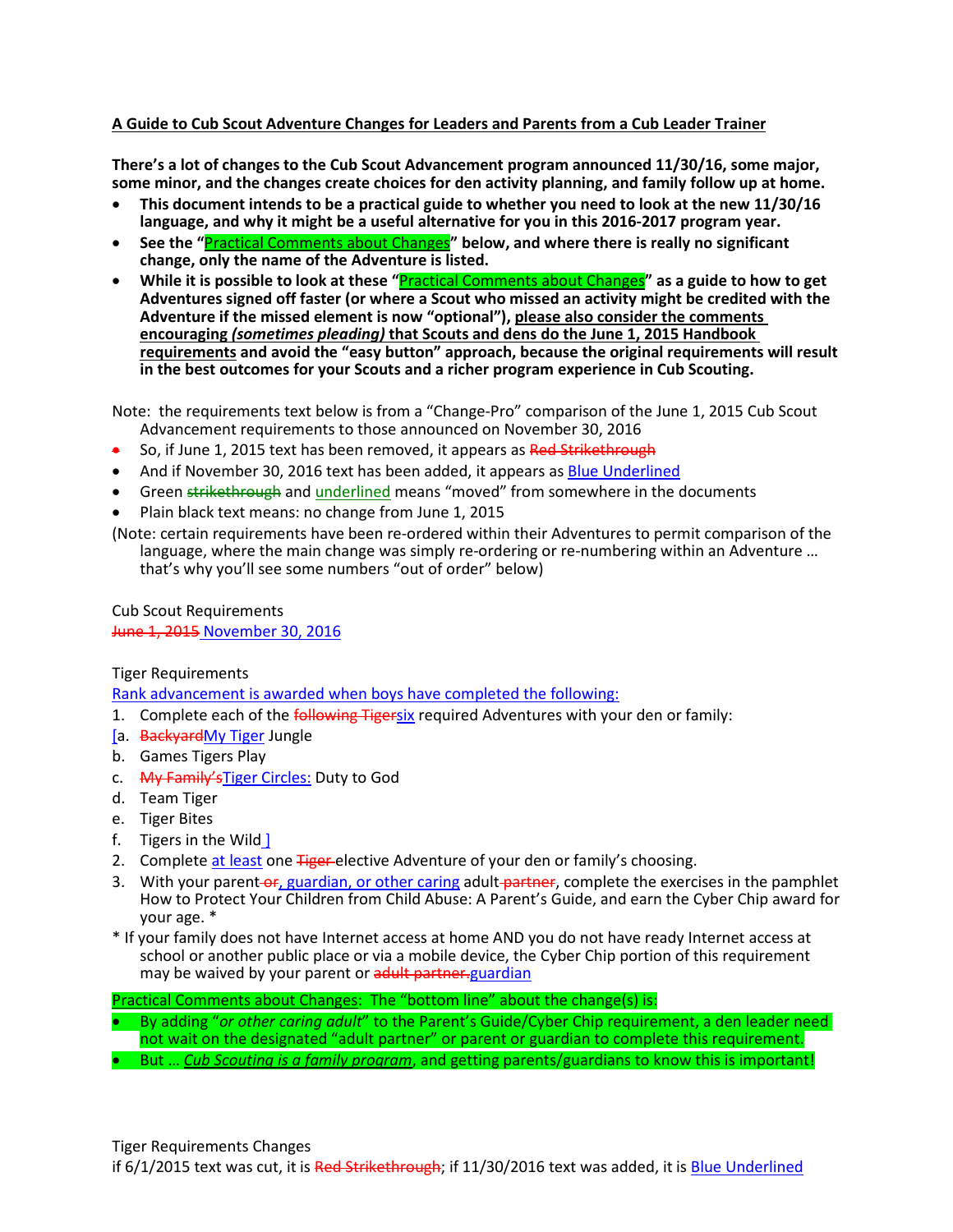# **Tiger Required Adventures**

Tiger Required Adventure: **BackyardMy Tiger Jungle** Complete Requirement 1 plus at least two others.

- 51. With your parent/guardian or other caring adult (referred to in the handbook as "your adult partner"), go enfor a walk outside, and pick out two or more sights or sounds of "nature" around you hear in. Discuss with your "jungle." partner or den.
- 12. Take a 1-foot hike. Make a list of the living things you find on your 1-foot hike. Discuss these plants or animals with your parent/guardian, other caring adult, or your den.
- 23. Point out two different kinds of birds that live in your area. With your parent/guardian, other caring adult, or den, find out more about one of these birds.
- 34. Be helpful to plants and animalsnature by planting a tree or other plant in your neighborhood.plant, shrub, or tree. Learn more about the needs and growth of the item you've planted.
- 45. Build and hang a birdhouse.

Practical Comments about Changes: The "bottom line" about the change(s) is:

• Change from "do all 5" to "do 3 of 5", including No. 1. If birdhouse/planting were difficult, those can be dropped. But for den activity, *remember that those are super fun and hands on and active*.

Tiger Required Adventure: Games Tigers Play

Complete Requirements 1 and 2 plus at least two others.

- 1. Do the following:
- $\frac{a}{a}$ . **1A.** Play two initiative or team-building games with the members of your den.
- $b.1B$  Listen carefully to your leader while the rules are being explained, and follow directions when playing.
- $\frac{c.1C}{\sqrt{c}}$  At the end of the game, talk with the leader about what you learned when you played the game. Tell how you helped the den by playing your part.
- 52. Talk with your den or family about why good nutrition helps you to be strong and active. Bring a nutritious snack to a den meeting. Share why you picked it and what makes it a good snack choice.
- $23$ . Make up a game with the members of your den $\tau$ , and play it with den members. After playing the game, talk with your den about the experience.
- 34. Make up a new game, and play it with your family or members of your den or pack. Then talk with the group about the experience.
- 4. While at 5A. Attend a sporting event, ask a player or coach why he or she thinks it is important to be active with your den or family.
- 5B. Before or after the event, talk with a coach or athlete about what it is like to participate in the sport. OR Find out more about the sport and share what you've learned with your den or family members before or after the event.

#### Practical Comments about Changes: The "bottom line" about the change(s) is:

- Change from "do all 5" to "do 4 of 5", including Nos. 1 and 2, so if "making up games" or "attend a sporting event" is difficult, you can drop one of those. Remember: it can be a local sporting event!
- For "catch up" at home, dropping old 2/new 3 may be the best choice if needed. Though making up games can be a fun thing to do in den activities more than one time!
- On "sporting event" there's an option in case player or coach aren't taking questions from Cubs! And note that the purpose of the Handbook requirement is to hear from a coach or player why it is important to be active, and hopefully reinforce that commitment in the Scout.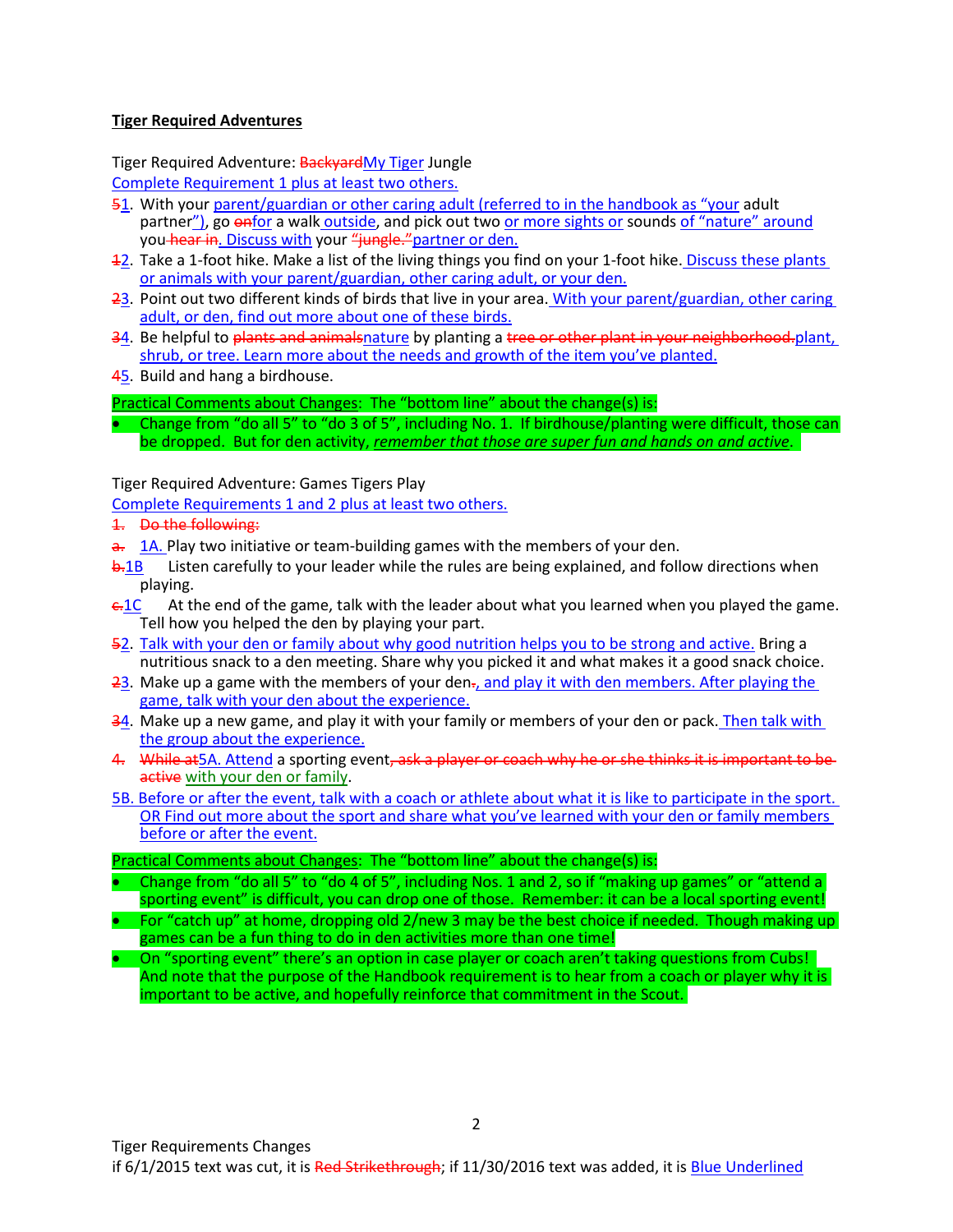Tiger Required Adventure: My Family's Tiger Circles: Duty to God

Complete Requirement 1 and plus at least two from requirements 2-4 others.

- 1. With your adult partner, find out what duty to God means to your family Discuss with your parent, guardian, den leader, or other caring adult what it means to do your duty to God. Tell how you do your duty to God in your daily life.
- 2. Find out what makes each member of With a family member, attend a religious service or other activity that shows how your family special expresses reverence for God.
- 3. WithEarn the religious emblem of your family, make a projectfaith that showsis appropriate for your family's beliefs about Godage or grade.
- 4. Participate in a worship experience or activity Help with a local service project and talk with your den or family about how helping others is part of our duty to God.
- 5. With the approval of your parent/guardian, den leader, or other caring adult, think of and then carry out an act of kindness or respect that you think shows duty to God.

# Practical Comments about Changes: The "bottom line" about the change(s) is:

• Change from "do 3 of 4" to "do 3 of 5", including No. 1.

Some say the new elements may require more, others say it allows a path if the parent/guardian is not responsive on completing the requirements. Analysis here is incomplete.

# Tiger Required Adventure: Team Tiger

Complete Requirements 1 and 2 plus at least two others.

- 1. List the different teams of which you are a part.
- 1. With your parent, guardian, other caring adult, or den, talk about what it means to be part of a team. List some of the teams you are on (den, pack, family, class, etc.), and explain how you can help each one.
- 2. With your den, talk about your Tiger team. Then make a den job chart that shows everyone doing something toshowing all the different ways team members can help. As one of the den jobs, lead. Volunteer to take your turn doing at least two different jobs, one of which is leading the Pledge of Allegiance at a den meeting.
- 3. Pick two chores you will do at home once a week for a month. With your family, talk about how family members each have a role in the family team. Then pick a job that you will do to help the team. Follow through by doing that job at least three times during the next three weeks.
- 54. Do an activity to helpWith your den or family, participate as a team in a service project that helps our country or your community or neighborhood team.
- 4. Make a chart to show three ways that members of your Tiger team are different from each other.
- 5. With your den, make a chart or picture showing how you and your teammates make a better team because you are alike in some ways but different in others.

#### Practical Comments about Changes: The "bottom line" about the change(s) is:

- From "do all 5" to "do 4 of 5", including 1 and 2. While most the new elements are more involved, if one is seen as difficult (or a scout was absent that day), you can skip it. *But it wasn't hard before.*
- Please don't skip the service project. For one thing, service is important and if ignored here and in the Duty to God adventure, the Scout may not participate in service this year, which would be sad.

# Tiger Required Adventure: Tiger Bites

Complete Requirements 1 and 2 plus at least two others.

- 1. Hetalify three With your parent, guardian, other caring adult, or den, find out about good food choices and not-so-good choices. Identify three foods that you think would be good choices and three foods that would not be good choices.
- 2. Explain the importance of hand washing before a meal and clean-up after a meal. Then show how you would do each.
- 4. Show you can keep yourself and your personal area clean.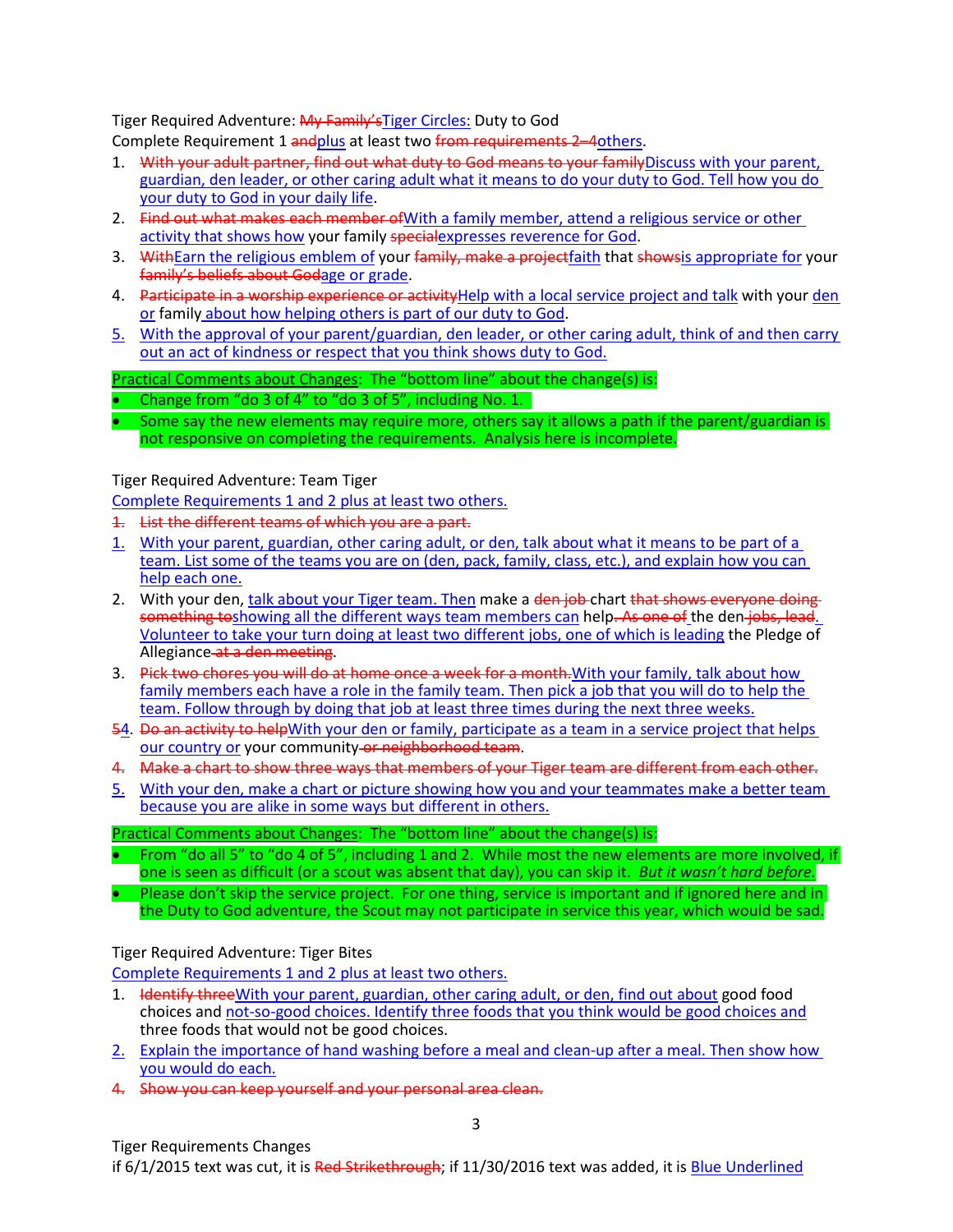- $23$ . Show that you know the difference between a fruit and a vegetable. Eat one of each.
- 34. With your parent, guardian, or other caring adult partner, pick a job to help your family at mealtime. Do it every day for one weekat least four meals.
- 5. Talk with your parent, guardian, or other caring adult partner about what foods you can eat with your fingers. Practice your manners when eating them.
- 6. With your parent, guardian, or other caring adult-partner, plan and make a good snack choice or other nutritious food to share with your den.

• From "do all 6" to "do 4 of 6", including 1 and 2. So if two are seen as difficult (or a scout was absent that day), you can skip two. Elements weren't that demanding before and each has value.

# Tiger Required Adventure: Tigers in the Wild

Complete Requirements 1-3 plus at least one other.

- 1. With your parent, guardian, or other caring adult-partner, name and collect the Cub Scout Six Essentials you need for a hike. Tell your den leader what you would need to add to your list if it rainsto prepare for rain.
- 2. Go for a short hike with your den or family, and carry your own gear. Show you know how to get ready for this hike.
- 3. Do the following:
- a. 3A. Listen while your leader reads the Outdoor Code. Talk about how you can be clean in your outdoor manners.
- b.3B Listen while your leader reads the Leave No Trace Principles for Kids. Discuss why you should "Trash Your Trash."
- $\epsilon$ 3C Apply the Outdoor Code and Leave No Trace Principles for Kids on your Tiger den and pack outings. After one outing, share what you did to demonstrate the principles you discussed.
- 4. While on the hike, find three different kinds of plants, animals, or signs that animals have been on the trail. List what you saw in your Tiger Handbook.
- 5. Participate in an outdoor pack meeting or pack campout campfire. Sing a song andor act out a skit with your Tiger den as part of the program.
- 6. Find two different trees and two different types of plants that grow in your area. Write their names in your Tiger Handbook.
- 7. Visit a nearby nature center, zoo, or another outside place with your family or den. Learn more about two animals, and write down two interesting things about them in your Tiger Handbook.

Practical Comments about Changes: The "bottom line" about the change(s) is:

- Change from "do all 7" to "do 4 of 7", including 1-3. So if three are seen as difficult (or a scout was absent that day), you can skip three. 4, 6 and 7 are probably easily covered on the hike in 1 and 2.
- The big change is making outdoor pack meeting or campfire an option. Too bad if packs don't do this, because it's super fun. Though it's kind to keep the kid who missed an event on track, it's better to have more outdoor options, because outdoor den / pack events are more fun. Do lots!

# **Tiger Elective Adventures**

Tiger Elective Adventure: Curiosity, Intrigue, and & Magical Mysteries Complete Requirements 1 and 2 plus at least one other.

1A. Learn a magic trick. Practice your magic trick so you can perform it in front of an audience.

- 2.1B Create an invitation to a magic show.
- 3.1C With your den or with your family, put on a magic show for an audience.
- 62. Spell your name using sign language, and spell your name in Braille.
- 43. Create a secret code. Share it with your family or den.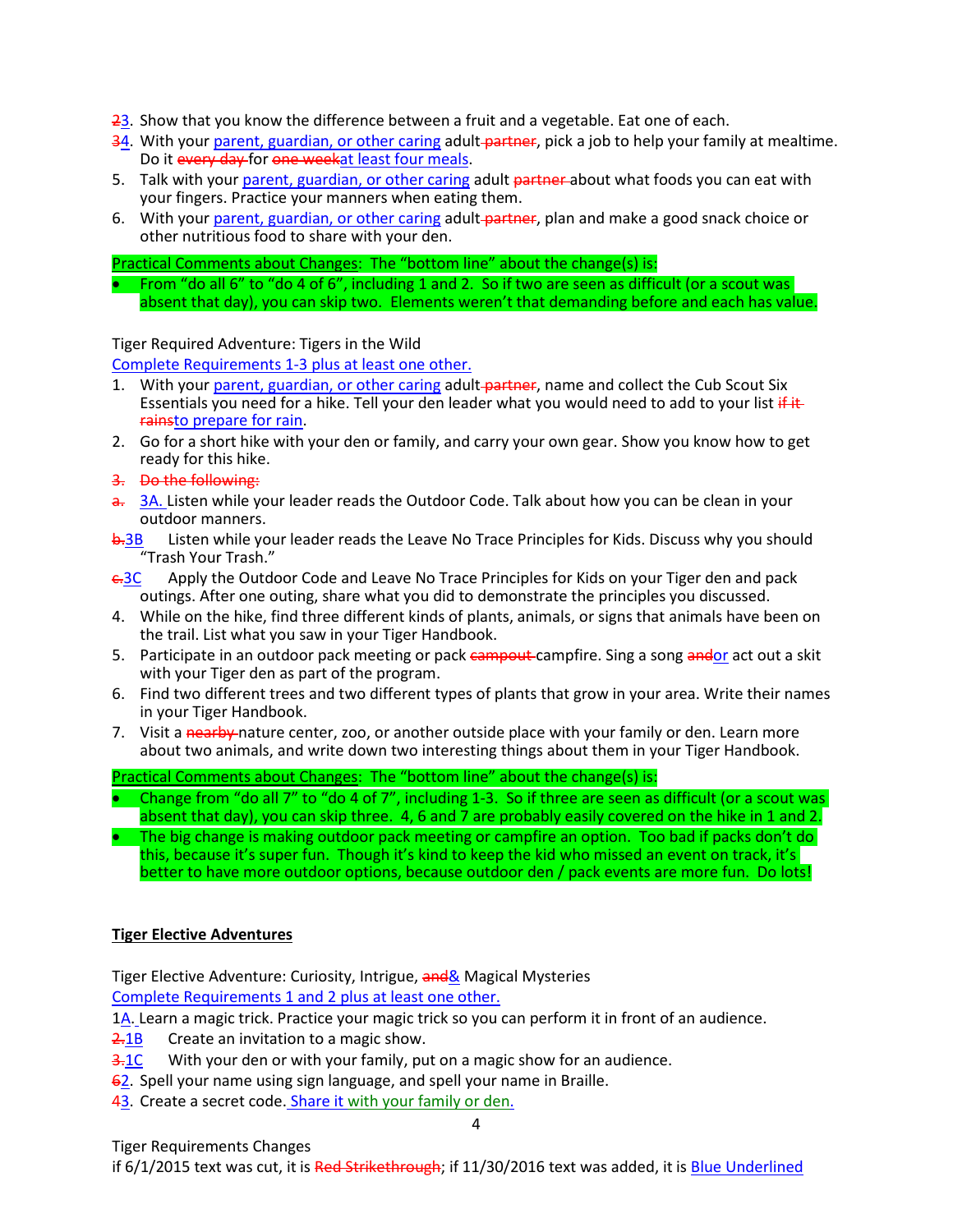- 54. With the other Scouts in your den or with your family, crack a code that you did not create.
- 75. With the help of your parent, guardian, or other caring adult-partner, conduct a science demonstration that shows how magic works-and  $\frac{1}{2}$  share what you learned from your science demonstration.

• From "do all 8" to "do 3 of 5", including 1+2. But if you're doing this, please do all the fun stuff!

Tiger Elective Adventure: Earning Your Stripes

Practical Comment about Changes: Really, just wording changes, no substance change.

Tiger Elective Adventure: Family Stories

Complete Requirement 1 and at least three others. Note that any requirement may be completed based on family of origin or family with whom you live.

- 1. Discuss with your adult partner and/or family whereparent/guardian, a family member, or other caring adult where some of your family members originated. Discuss theirfamily history, traditions, and culture—your family heritage. Share a story or bring something to share with your den about yourself and your family.
- 2. Make a family crest.
- 3. Visit your public library to find out information about vourthe heritage of some of your family members.
- 4. Interview one of your grandparents or another family elder, and share with your den what you foundlearned.
- 5. Make a family tree designed for your particular family.
- 6. Share with your den how you got your name or what your name means.
- 7. Share with your den your favorite snack or dessert that reflects vourthe cultural heritage of one of more of your family members.
- 8. Learn where some members of your family came from, and locate it the place(s) on a map. Share this information with your den. With the help of your parent/guardian/other caring adult-partner, locate and write to a pen pal from that locationthere.

Practical Comments about Changes: The "bottom line" about the change(s) is: • From "do all 8" to "do 4 of 7", including 1. But if you're doing this, please do all the fun stuff!

Tiger Elective Adventure: Floats and Boats

Complete Requirements 1-4 plus at least one other.

- 31. With your den, say the SCOUT water safety chant.
- 42. PlayWith your den, talk about why it's important to have a buddy and then play the buddy gamewith your den.
- $63$ . Show how to safely help someone who needs assistance in the water, without having to enter the water yourself.
- 74. Show how to enter the water safely, blow your breath out under the water, and do a prone glide.
- **15.** Identify five different types of boats.
- 26. Build a boat from recycled materials, and float it on the water.
- 57. Show that you can put on and fasten a life jacket the correct waycorrectly.

Practical Comments about Changes: The "bottom line" about the change(s) is: • From "do all 7" to "do 5 of 7", including 1-4. Don't skip fun/important elements, please ...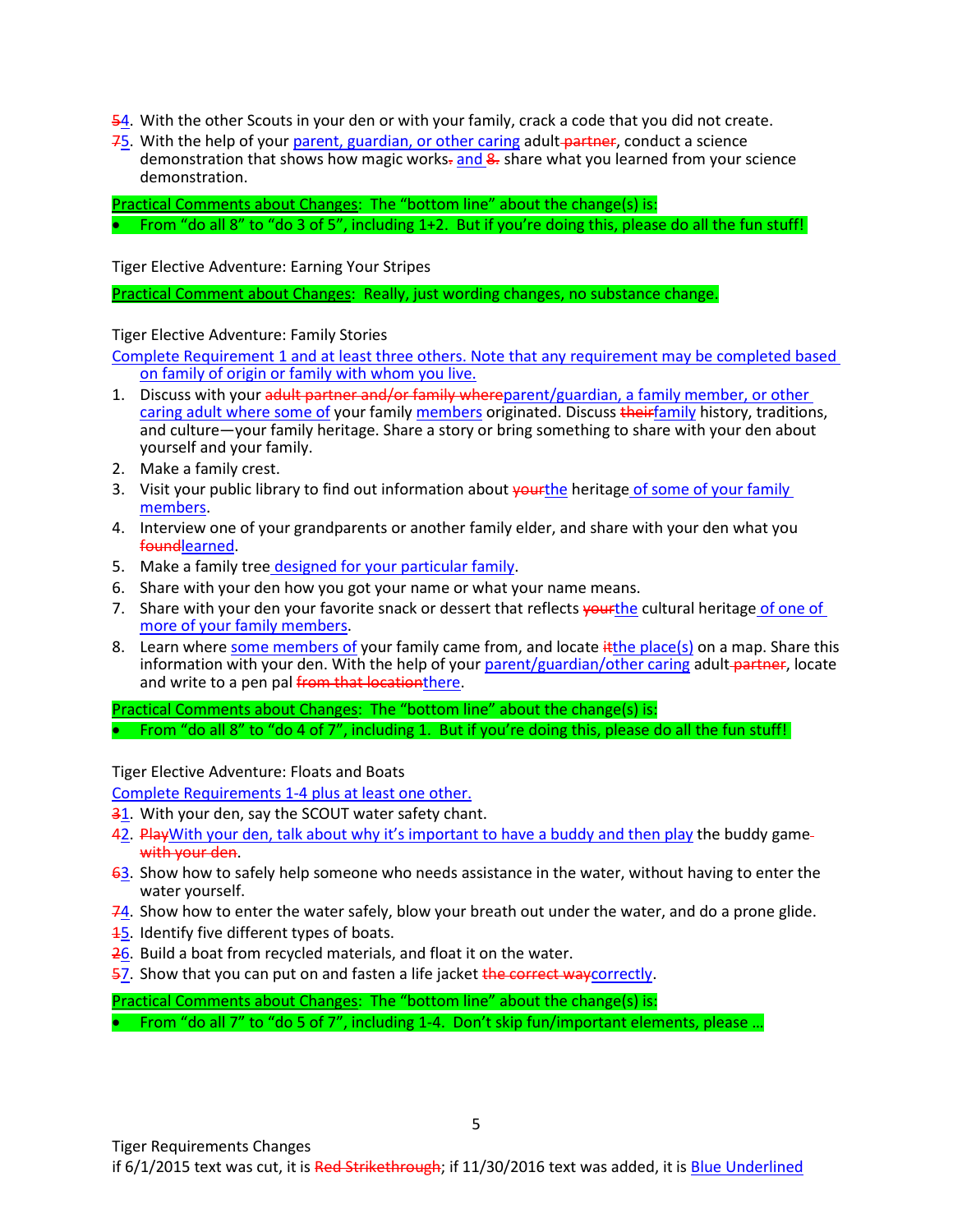Tiger Elective Adventure: Good Knights

1. Do the following:

Complete Requirements 1 and 2 plus at least two others.

- a1. With your den-or, parent/guardian, or other caring adult-partner, say the Scout Law. Explain to your den one of the 12 points of the Law and why you think a knight would have the same behavior.
- b2. If you have not already done so, make a code of conduct with your den that will describe how each person should act when you are all together. If your den has a code of conduct, discuss with your den the updates it might need. Vote on which actions should go in your den code of conduct.
- 23. Create a den shield and a personal shield.
- 34. Using recycled materials, design and build a small castle with your adult partner to display at the pack meeting.
- 45. Think of one physical challenge that could be part of an obstacle course. Then help your den design a Tiger knight obstacle course. With your adult partner, participate in the course.
- 56. ParticipateShow your understanding of knights' service to others by participating in a service project in your community.

Practical Comments about Changes: The "bottom line" about the change(s) is:

• From "do all 5" to "do 4 of 6", including 1+2. But obstacle course is fun, and service is important.

# Tiger Elective Adventure: Rolling Tigers

Complete Requirements  $1 - 3$  plus at least two others.

- 21. With your den or parent/guardian or other caring adult partner, try on safety gear you should use while riding **youra** bike. Show how to wear a bicycle helmet properly.
- 32. With your den or parent/guardian/other caring adult-partner, learn and demonstrate safety tips to follow when riding youra bicycle.
- 43. Learn and demonstrate proper hand signals.
- 54. With your den or parent/guardian or other caring adult-partner, do a safety check on youra bicycle.
- 65. With your den or family, go on a bicycle hike wearing your safety equipment. Follow the bicycling safety and traffic laws.
- 16. With your den or parent/guardian/other caring adult partner, discuss two different types of bicycles and their uses.
- 7. Learn about a famous bicycle race or famous cyclist. Share what you learn with your den.
- 8. Visit your local or state police department to learn about bicycle-riding laws.
- 9. Identify two jobs that use bicycles and discuss how they are used.

Practical Comments about Changes: The "bottom line" about the change(s) is:

- From "do all 9" to "do 5 of 9", including 1-3. But don't skip fun like the bike hike, and important stuff like the safety check.
- Hey, invite other dens too ... while earning this loop won't "count" for a Wolf/Bear/Webelos elective, there's no reason (no good reason) not to award the loop for those who do this.

# Tiger Elective Adventure: Sky Is the Limit

Complete Requirements 1 -3 plus at least one other.

- 1. With your den or parent/guardian/other caring adult partner, go outside to observe the night sky. Talk about objects you see or might see.
- 2. Look at a distant object through a telescope or binoculars. Show how to focus the device you chose.
- 73. Find out about two astronauts who were Scouts when they were younger. Share what you learned with your den.
- 34. Observe in the sky or select from a book-or, chart-, computer, or electronic device two constellations that are easy to see in the night sky. With your parent/guardian or other caring adult partner, find out the names of the stars that make up the constellation and how the constellation got its name. Share what you found with your den.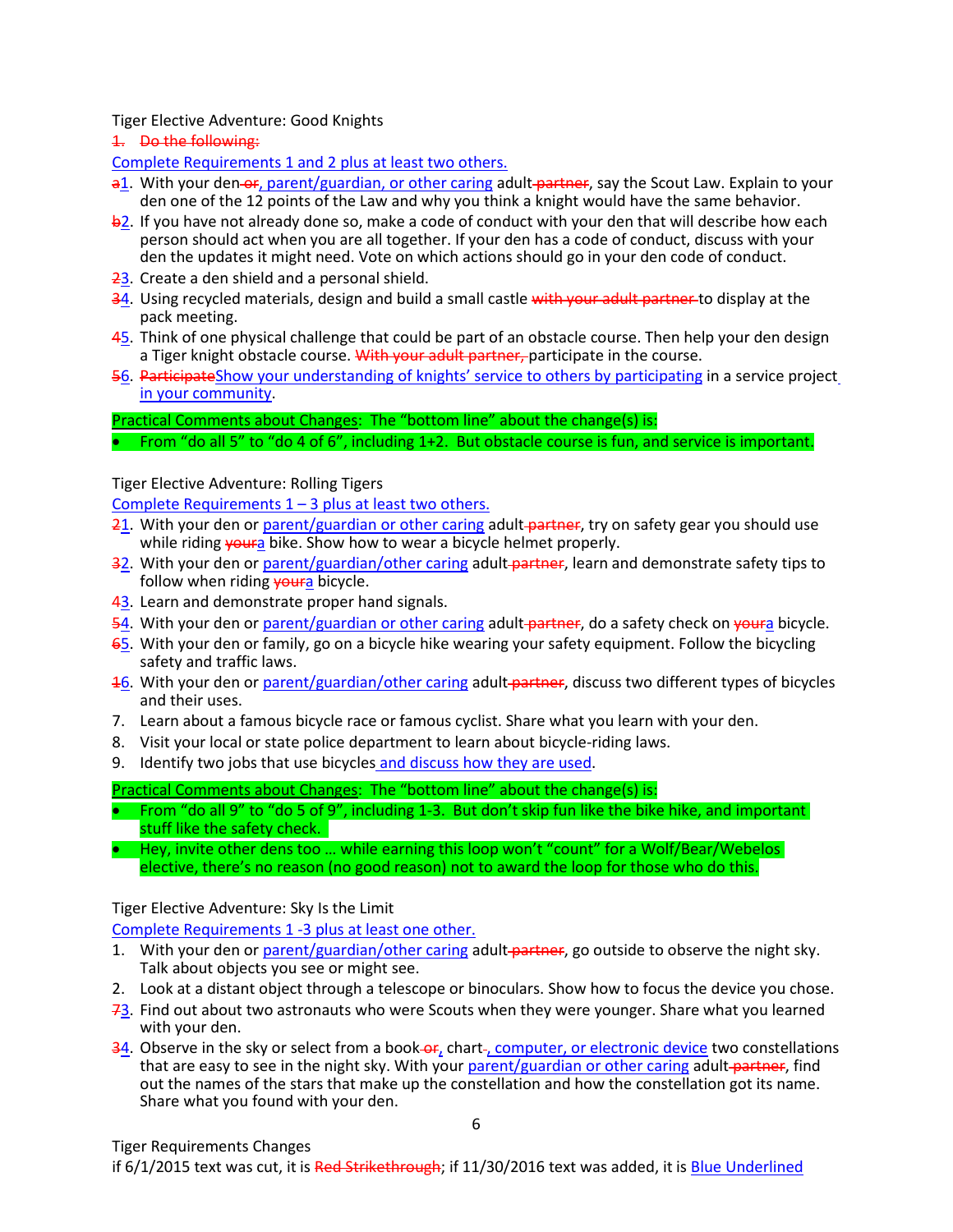- 45. CreateDraw and name your own constellation. Share your constellation with your den.
- 56. Create a homemade model of a constellation.
- 67. Find out about two different jobs related to astronomy. Share this information with your den.
- 8. With your den or family, visit a planetarium, observatory, science museum, astronomy club, or college or high school astronomy teacher. Before you go, write down questions you might want to ask. Share what you learned.

Practical Comments about Changes: The "bottom line" about the change(s) is: • From "do all 8" to "do 5 of 8", including 1-3. Don't skip fun and memorable parts if you can.

Tiger Elective Adventure: Stories in Shapes

Complete at least four of the following requirements.

- 1. Visit an art gallery or a museum, explore an art website, or visit your library. Do each of the following:
- a2. Look closely at pictures of some abstract art with your den or a family member. Decide what you like about the art, and share your ideas with the other Tigers.
- b<sub>3</sub>. Create an arta piece of art on paper, poster board, or canvas.
- 2. Do the following:
- a4. Draw or create an art piece using shapes.
- **b5.** Use tangrams to create shapes.

Practical Comments about Changes: The "bottom line" about the change(s) is: • From "do it all" to "do 4 of 5", wording changes don't affect substance that much.

Tiger Elective Adventure: Tiger-iffic!

Practical Comment about Changes: wording changes, no substance change of import.

Tiger Elective Adventure: Tiger: Safe and Smart

Complete 1–8. Do the following: Requirement 9 is optional.

- $a1.$  Memorize your address, and say it to your den leader or parent/guardian/other caring adult partner.
- $\frac{b2}{c}$ . Memorize an emergency contact's phone number, and say it to your parent, guardian, or den leaderor adult partner.
- $-63$ . Take the 911 safety quiz.
- 2. Do the following:
- a4. Show you can "Stop, Drop, and Roll."
- **b**5. Show you know how to safely roll someone else in a blanket to put out a fire.
- 36. MakeWith your parent/guardian or other caring adult, make a fire escape map withof your adultpartnerhome and explain it to family members and your den.
- 47. Explain With your fire escape map, and parent/guardian or other caring adult, try a practice fire drill at home.
- 58. Find the smoke detectors in your home. With the help of your parent/guardian or other caring adult partner, check the batteries.
- 69. Visit an emergency responder station, or have an emergency responder visit you.
- Practical Comments about Changes: The "bottom line" about the change(s) is:
- From "do it all" to emergency responder visit is optional. Nice for the Scout who missed that day, but be sure to plan that day as a den activity, because that may be the most fun part!

Tiger Elective Adventure: Tiger Tag (p. 240+)

Complete requirements 1 and 2 plus at least one other.

1. Choose one active game you like, and tell your den about  $\frac{1}{2}$  thow to play and why you like this game.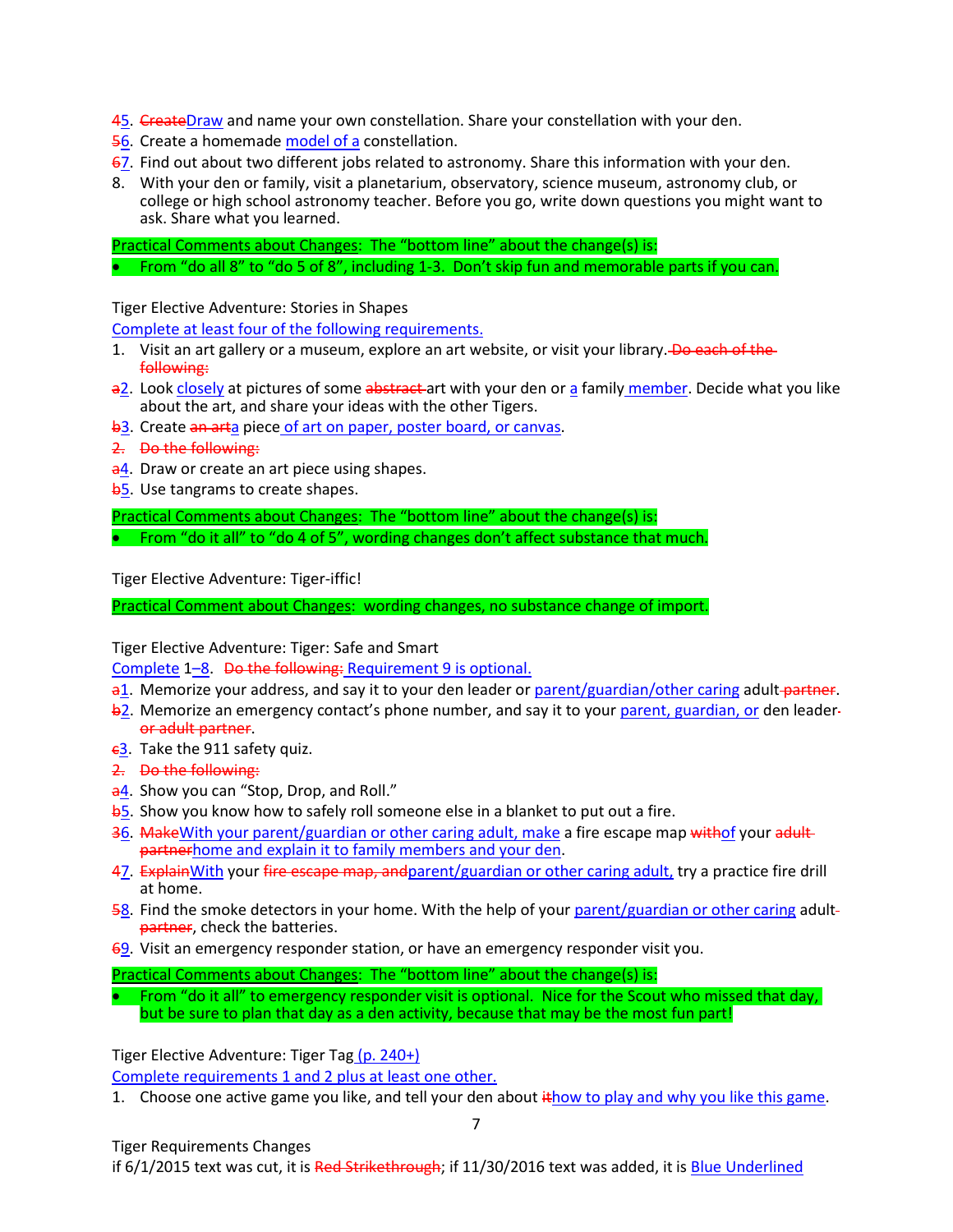# 2. Do the following:

- a. Play two team or relay games with your den and your adult partner.
- b. Tell your parent/guardian or other caring adult partner or the other Tigers what you liked best about each game.
- $\epsilon$ 3. Have your den choose a team or relay game that everyone would like tocan play, and play it several timesat least twice.
- 34. With your parent/guardian or other caring adult-partner, select an active outside game that you could play with the members of your den. Talk about your game at the den meetingwith den members about the games suggested by all Tigers. With your den, decide on a game to play-
- and 4. play the game that your den has chosen. After the game, discuss with your den leader the meaning of being a good sport.

Practical Comments about Changes: The "bottom line" about the change(s) is:

- From "do it all" to "do 3 of 4", including 1+2, wording changes don't affect substance that much.
- So, just reduces the number of games needed to complete the adventure. So if your Tigers have had too much fun, you don't have to do more games. Hint: let them do more games!

Tiger Elective Adventure: Tiger Tales (p. 250)

Complete at least four of the following requirements.

- 1. Create a tall tale with your den.
- 2. Create your own tall tale. Share your tall tale with your den.
- 3. Read a tall tale with your parent/guardian or other caring adult-partner.
- 4. Create a piece of art from a scene in the tall tale you have read, using your choice of materials. Share it with your den.
- 5. Play a game from the past.
- 6. Sing two folk songs.
- 7. Visit a historical museum or landmark with your parent/guardian or other caring adult-partner.

Practical Comments about Changes: The "bottom line" about the change(s) is:

• From "do it all" to "do 4 of 7". Helps the scout who doesn't get to do the visit or misses a meeting, though every community has some historical landmark worth visiting.

Tiger Elective Adventure: Tiger Theater (p. 264+)

Complete at least four of the following requirements.

- 1. With your den, discuss the following types of theater: puppet shows, reader's theater, and pantomime.
- 2. As a den, play a game of one-word charades-with your adult partners.
- 3. Make a puppet to show your den or to display at a pack meeting.
- 4. Perform a simple reader's theater. Make a mask afterward to show what your character looks like.
- 5. Watch a play or attend a story time at a library.

Practical Comments about Changes: The "bottom line" about the change(s) is:

• From "do it all" to "do 4 of 5". The hardest ones may be 4 ("perform") or 5 ("play, or story time"), but may also be the most fun, and it is all about theater, after all.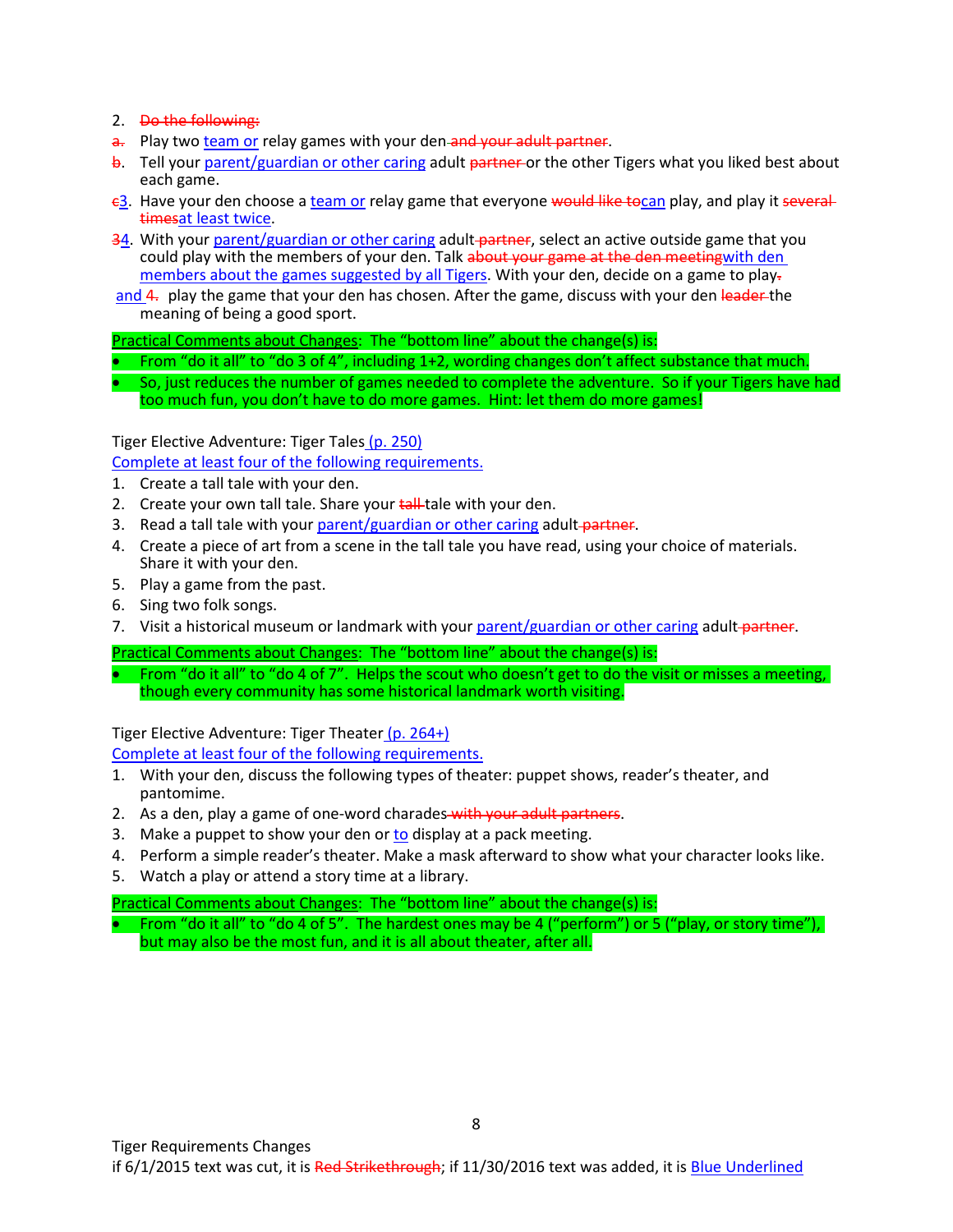Wolf Requirements June 1, 2015 November 30, 2016

Rank advancement is awarded when boys have completed the following:

- 1. Complete each of the *following Wolfsix* required Adventures with your den or family:
- [a. Call of the Wild
- b. Council Fire (Duty to Country)
- c. Duty to God Footsteps
- d. Howling at the Moon
- e. Paws on the Path
- f. Running With the Pack]
- 2. Complete at least one Wolf elective Adventure of your den or family's choosing.
- 3. With your parent-or, guardian, or other caring adult, complete the exercises in the pamphlet How to Protect Your Children from Child Abuse: A Parent's Guide, and earn the Cyber Chip award for your age. \*
- \* If your family does not have Internet access at home AND you do not have ready Internet access at school or another public place or via a mobile device, the The Cyber Chip portion of this requirement may be waived by your parent or guardian if you do not have access to the Internet.

Practical Comments about Changes: The "bottom line" about the change(s) is:

• By adding "*or other caring adult*" to the Parent's Guide/Cyber Chip requirement, a den leader need not wait on a parent or guardian to complete this requirement.

#### **Wolf Required Adventures**

Wolf Required Adventure: Call of the Wild

Complete Requirements 1-4 plus at least one other.

- 1. Attend one of the following:
- 1A A pack or family campout
- 1. While a Wolf Scout, attend a pack or family campout. If your chartered organization does not permit Cub Scout camping, you may substitute a family campout or
- $1B$  An daylong outdoor activity with your den or pack-
- 1C Day camp
- 1D Resident camp
- 42. With your family or den, make a list of possible weather changes that mightcould happen onduring your campoutouting according to the time of year you are campingoutside. Tell how you will be prepared for each one.
- 7. Do the following:
- a. 3A. Recite the Outdoor Code with your leader.
- **b.3B** Recite the Leave No Trace Principles for Kids with your leader. Talk about how these principles support the Outdoor Code.
- $\epsilon$ -3C After your outdoor activity or campout, list the ways you demonstrated being careful with fire or other dangers.
- 54. Show or demonstrate what to do:
- a. When a stranger approaches you, your family, or your belongings.
- **b.4A** In case of a natural disaster such as an earthquake or flood.
- $\epsilon$ -4B To keep from spreading your germs.
- 6. On the campout, participate with your family or den in a campfire show. Prepare a skit or song, and then present it at the campfire for everyone else.
- 25. Show how to tie an overhand knot and a square knot.

Wolf Requirements Changes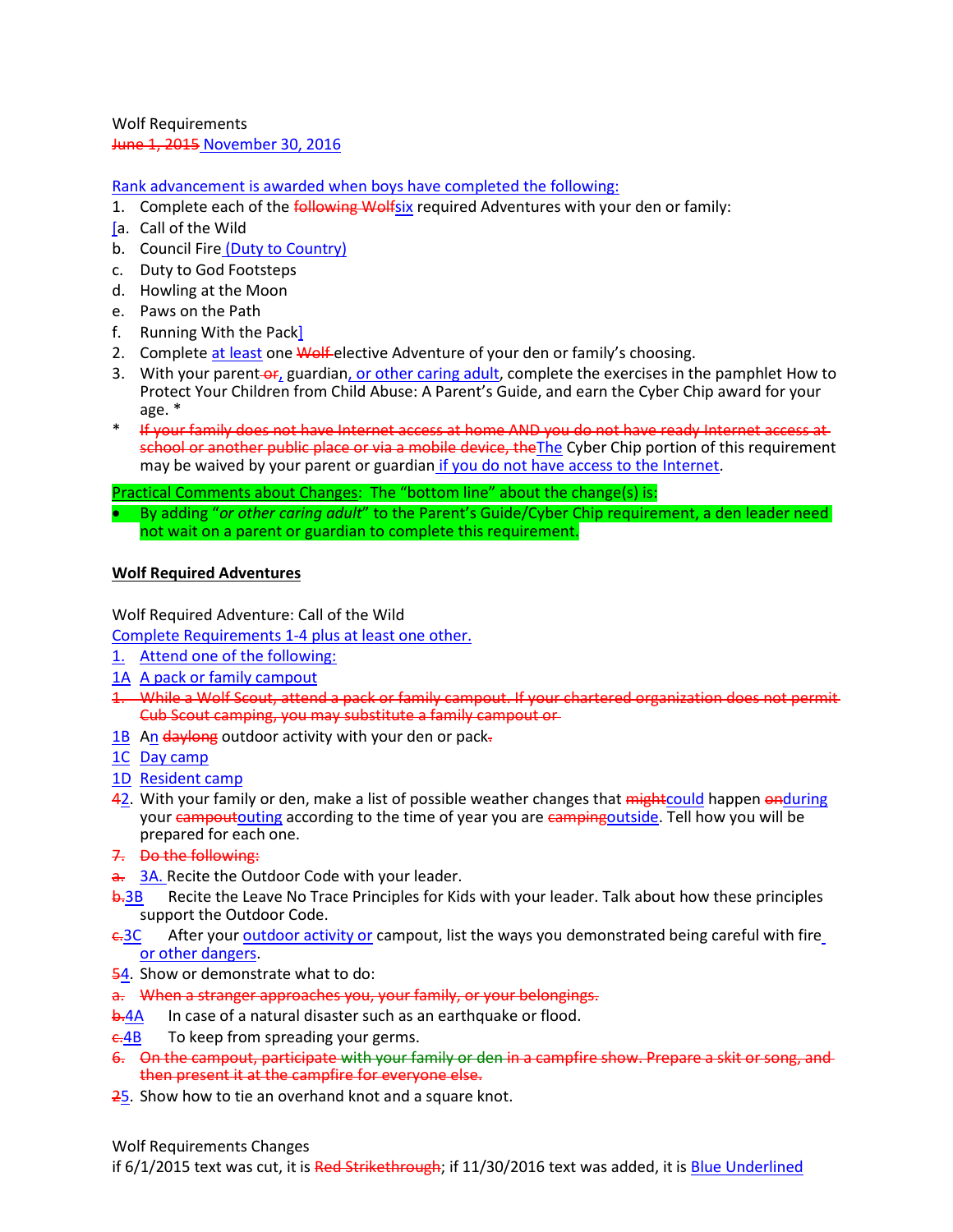36. While on a den or family outing, identify four different types of animals. Explain you see or explain evidence of their presence. Tell how you identified them.

Practical Comments about Changes: The "bottom line" about the change(s) is:

- Biggest change: "attend a pack or family campout" can be just "attend an outdoor activity", and not just if the CO doesn't allow camping. And the outdoor activity need not be "daylong". While  $r$ esident camp option is substantial (and a positive change), using the lesser "outdoor activity" undermines the Cub Scout experience. *Please don't fail to do camping!* [More comments here](http://www.southfultonscouting.com/node/3564).
- From "do it all" to "do 5 of 6", including 1-4. Campfire show and stranger danger are dropped completely. Knots or animals are optional, so likely knots get skipped.
- OK, so a 2016-17 Scout can miss the campout, and catch up without a new campout. But he misses the best part of Scouting. *Please don't fail to do camping!* Unless your CO won't allow it. Camping is the best way for rich, strong *Scouting* program. Campfire is fun! 2nd Graders can sing! Do it!
- And no reason not to have multiple camping options each program year so all can have fun.

Wolf Required Adventure: Council Fire (Duty to Country)

Complete Requirements 1 and 2 plus at least one other.

- 1. With your den or pack, participate in a flag ceremony, and learn how to properly care for and fold the flag.
- 4. Do the following:
- a. Attend the pack committee leaders' meeting. Present ideas to the pack committee regarding yourservice project.
- b2. Work together on Participate in a community service project with your pack, den, or family.
- 53. With your parent or guardian's permission, talk to a military veteran, law enforcement officer, member of the fire department, or someone else who works for the communityapproved by your Den Leader. Talk about his or her service to the community or country. After you have visited with the individual, write a short thank-you note.
- 3. Do the following:
- $a<sup>4</sup>$ . Learn about the changes in your community, and create a project to show your den how the community has changed.
- b5. Select one issue in your community, and present to your den your ideas for a solution to the problem.
- 26. Work with your den to develop a den duty chart, and perform these tasks for one month.
- 6. Do the following:
- a. Learn about the three R's of recycling: reduce, reuse, and recycle. Discover a way to do each of these at home, at school, or in your community.
- b. Make your own recycling center, or contribute to an existing one.
- c. Create a den project from recyclables for a pack meeting.
- 7. Participate in an event such as a parade or assembly celebrating military veterans

Practical Comments about Changes: The "bottom line" about the change(s) is:

- From "do all 7" to "do 3 of 7", including 1+2.
- While the service project remains, the collaboration and planning by the Scouts towards that project is detached and optional (though this commentator is glad to see the pack committee meeting element removed). Planning is important. Let the Scouts "own" their project.
- Earth stewardship (through recycling) is taken off the table completely. Please don't drop that.
- While not as watered down as "Call of the Wild", this is now "earned" if you fold the flag after you pick up trash at a veteran's day parade (which we assume will have numerous flag ceremonies).
- Other than the pack committee element (some packs don't have active or effective committees), this was an easily doable and very worthwhile adventure as originally written.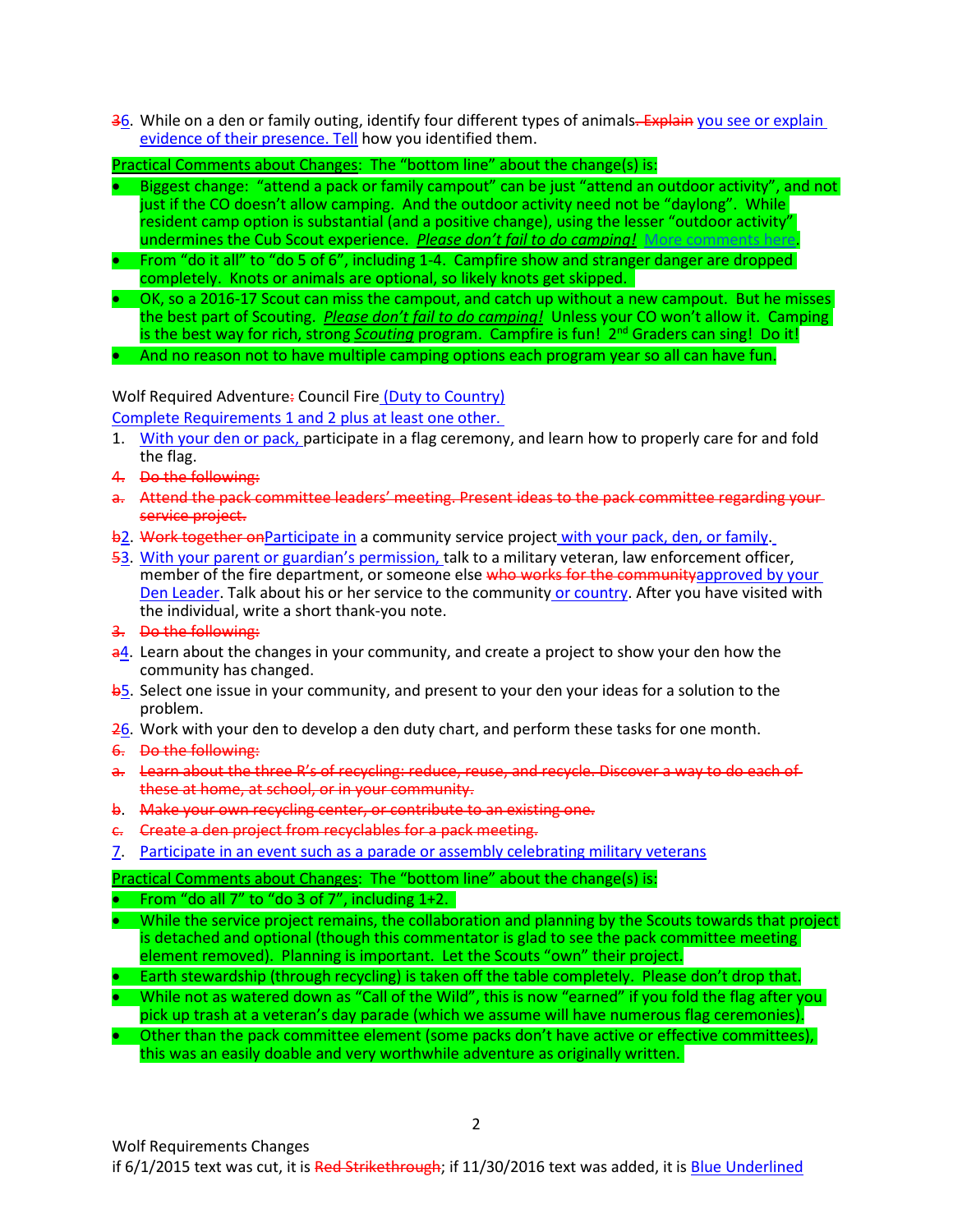# Wolf Required Adventure: Duty to God Footsteps

Complete Requirement 1 andor 2 plus at least two others.

- 1. Discuss with your parent, guardian, den leader, or other caring adult what it means to do your duty to God. Tell how you do your duty to God in your daily life.
- 2. Earn the religious emblem of your faith that is appropriate for your age, if you have not already done so.
- 1. Do both of these:
- 6-a. Visit a religious monument or site where people might show reverence.
- **b.** Create a visual display of your visit with your den or your family, and show how it made you feel reverent or helped you better understand your duty to God.
- 2. Complete 2a and at least two of requirements 2b–2d.
- a. Give two ideas on how you can practice your duty to God. Choose one, and do it for a week.
- b4. Read a story about people or groups of people who came to America to enjoy religious freedom.
- $\epsilon$ 5. Learn and sing a song that could be sung in reverence before or after meals or one that gives encouragement, reminds you of how to show reverence, or demonstrates your duty to God.
- $\frac{d}{dx}$ . Offer a prayer, meditation, or reflection with your family, den, or pack.

# Practical Comments about Changes: The "bottom line" about the change(s) is:

Some say the new elements may require more, others say it allows a path if the parent/guardian is not responsive on completing the requirements. Analysis here is incomplete.

# Wolf Required Adventure: Howling at the Moon

Complete each of the following Requirements.

- 1. Show you can communicate in at least two different ways.
- 2. Work with your den or family to create an original skit.
- 3. Work together with your den or family to plan, prepare, and rehearse a campfire program to present to your families at a den meeting or pack program.
- 4. Practice and perform your role for a den meeting or pack campfire program.
- Practical Comment about Changes: Wording changes to permit more done at den or family level, which can help with "make up" completions.

# Wolf Required Adventure: Paws on the Path

Complete Requirements 1-5. Requirements 6 and 7 are optional.

- 1. Show you are prepared to hike safely in any outdoor setting by putting together the Cub Scout Six Essentials to take along on your hike.
- 2. Tell what the buddy system is and why we always use it in Cub Scouts.
- 3. Describe what you should do if you get separated from your group while hiking.
- 43. Choose the appropriate clothing to wear on your hike based on the expected weather.
- 54. Before hiking, recite the Outdoor Code and the Leave No Trace Principles for Kids with your leader. (This may be combined with Requirement 3 of The Call of the Wild Adventure.) After hiking, discuss how you showed respect for wildlife.
- 65. Go on a 1-mile hike with your den or family. Watch and recordFind two interesting things that you've never seen before and discuss with your den or family.
- $76$ . Name two birds, two insects, and/or two other animals that live in your area. Explain how you identified them.
- 87. Draw a map of an area near where you live using common map symbols. Show which direction is north on your map.

Practical Comments about Changes: The "bottom line" about the change(s) is: • From "do all 8" to "do 1-5", since last two can be ignored (animals, map).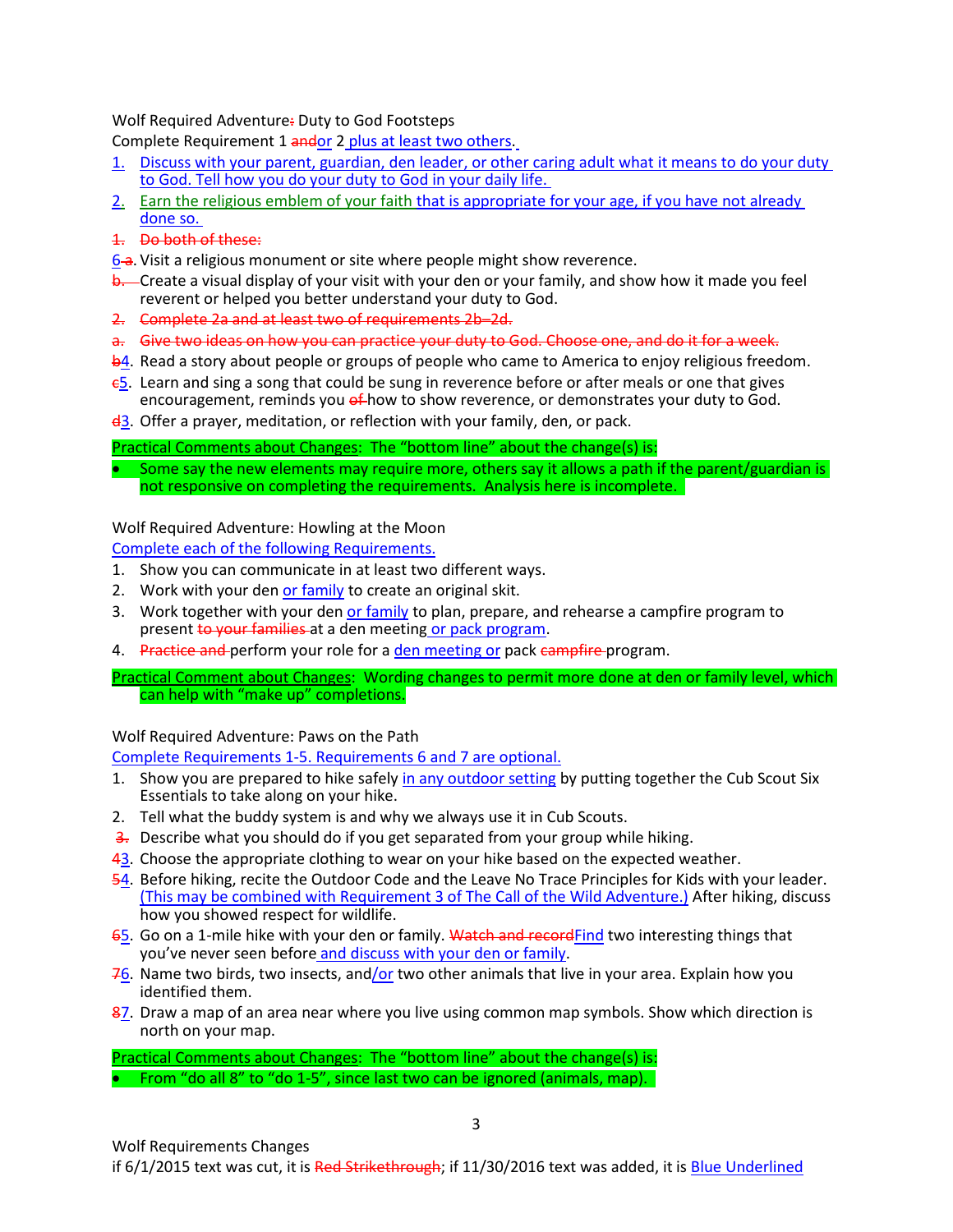By dropping elements, sure it's easier, but finding 6 critters in a mile shouldn't be a barrier, and there is a value to understanding maps (best begun by making one!). Do these if you can.

Wolf Required Adventure: Running with the Pack Complete each of the following Requirements.

- 1. Play catch with someone in your den or family who is standing 405 steps away from you. Play until you can throw and catch successfully at this distance. Take a step back, and see if you can improve your throwing and catching abilityskills.
- 2. Practice balancing as you walk forward, backward, and sideways.
- 3. Practice flexibility and balance by doing a front roll, a back roll, and a frog stand.
- 4. Play a sport or game with your den or family, and show good sportsmanship.
- 5. Do at least two of the following: frog leap, inchworm walk, kangaroo hop, or crab walk.
- 6. Demonstrate what it means to eat a balanced diet by helping to plan a healthy menu for a meal for your den or family. Make a shopping list of the food used to prepare the meal.

Practical Comment about Changes: Wording changes … and "catch" distance cut in half.

#### **Wolf Elective Adventures**

Wolf Elective Adventure: Adventures in Coins

Complete Requirements 1-4 and any other(s) of your choice.

- 1. Identify different parts of a coin.
- 2. Find the mint mark on a coin<del>; identify what</del>. Identify the mint facility it where the coin was made inand whatthe year it was made.
- 43. Choose a coin that interests you, and make a coin rubbing. List information next to the coin detailing the pictures on it, the year it was made, and the mint where it was made.
- 54. Play a game or create a game board with your den or family where you can practice adding and subtracting coins.
- 35. Play a coin game.
- 6. Create a balance scale.
- 7. Do a coin-weight investigation.

Practical Comments about Changes: The "bottom line" about the change(s) is:

• From "do all 7" to "do 5 of 7", including 1-4. So 5 is the "easy button" but 6 and 7 bring science.

Wolf Elective Adventure: Air of the Wolf

1. DeComplete the following investigations: Requirements.

- a. Conduct an investigation about the weight of air.
- b. Conduct an investigation about air temperature.
- c1. Conduct at least onetwo of the following investigations to see how air affects different objects:
- i.1A Make a paper airplane and fly it five times. Make a change to its shape to helpTry to make it fly farther. Try by altering its shape. Fly it at least five more times to see if your changes were effective.
- $\frac{11.1B}{1.1B}$  Make a balloon-powered sled or a balloon-poweredballoon powered boat. Test your sled or boat with larger and smaller balloons.
- $\frac{1}{10}$ . Bounce a basketball that doesn't have enough air in it. Then bounce it when it has the right amount of air in it. Do each one 10 times. Describe how the ball bounces differently when the amount of air changes.
- $\frac{1}{2}$ .1D Roll a tire or ball that doesn't have enough air in it, and then roll it again with the right amount of air. Describe differences in how they move.
- 2. <del>Do</del>Complete two of the following: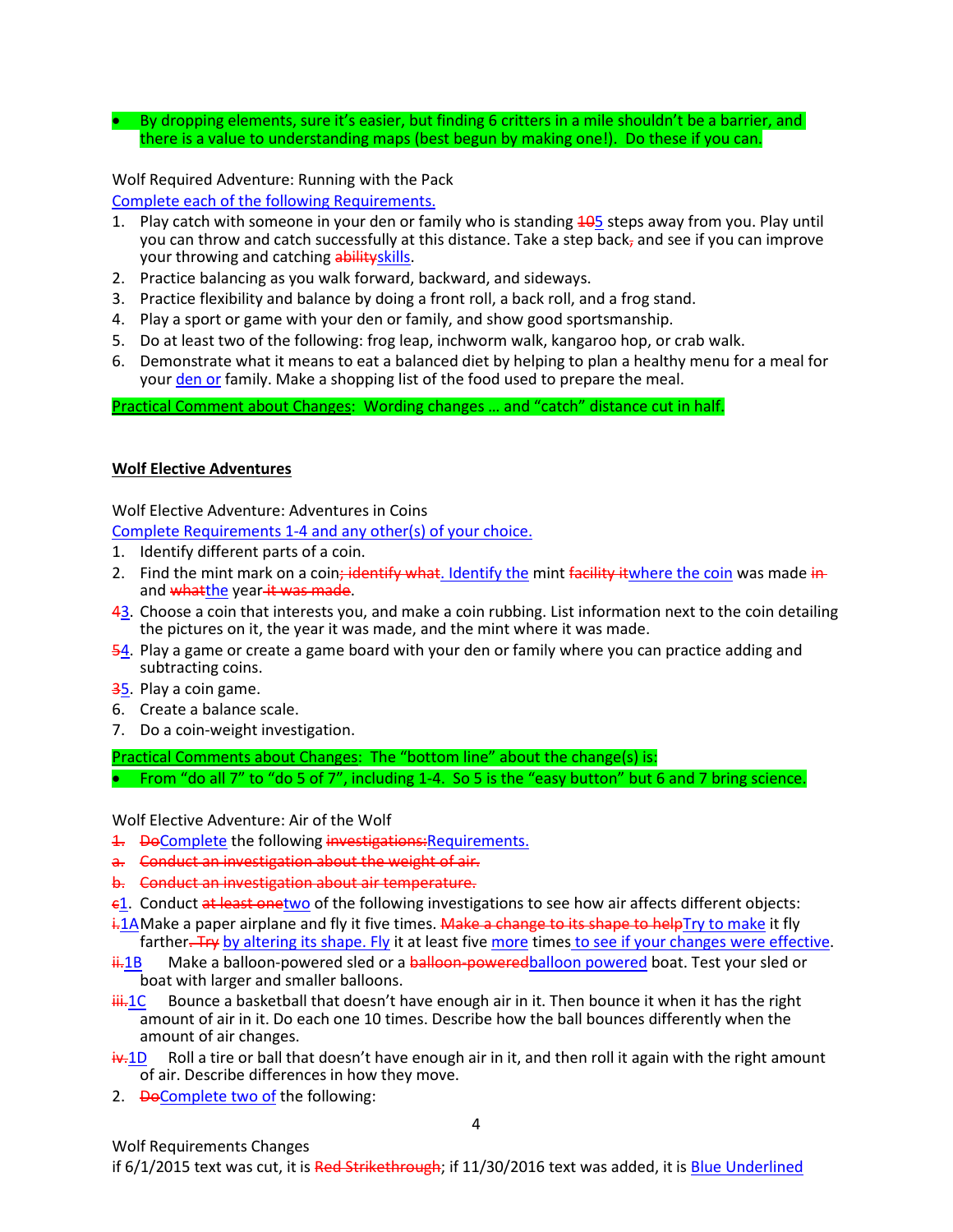- $\frac{a-2A}{a}$  With other members of your den, go outside and record the sounds you hear. Identify which of these sounds is the result of moving air.
- **b.2B** Create a musical wind instrument, and play it as part of a den band.
- $E = 2C$  With an adult, conduct an investigation on how speed can affect sound.

3. Do the following:

- a. Explain the rules for safely flying kites.
- b.2D Make a kite using household materials. With your den or family, explain the rules for safely flying kites. Fly your kite.
- 4.2E With your family, den, or pack, participate in a kite derby, space derby, or raingutterrain gutter regatta. Explain how air helps the vehicle move.

Practical Comments about Changes: The "bottom line" about the change(s) is:

- From "do 9 elements (one has options)" to "do 4 of 9".
- So easier, for sure, and two science options are just completely removed for some reason.

Wolf Elective Adventure: Code of the Wolf

Practical Comment about Changes: Really just wording changes.

Wolf Elective Adventure: Collections and Hobbies

Complete the following Requirements.

- 1. Begin a collection of at least 10 items that all have something in common. Label the items and title your collection.
- 2. Share your collection at a den meeting.
- 3. Complete one of the following and tell your den what you learned:
- 3.A Visit a show or museum that displays different collections or models.
- 3B Watch a webcast or other media presentation about collecting or model building.
- 4. Complete one of the following:
- 4.A Create an autograph book, and get at least 10 autographs. Start with members of your den.
- 5.4B PickWith your parent's or guardian's permission, pick a famous living person, and write him or her a letter. In your letter, ask the person to send you an autographed photo.
- 6. Play a game with your den that involves collecting.

Practical Comments about Changes: The "bottom line" about the change(s) is:

- From "do all 6" to "do 4 of 6". Adds webcast / media as an option to a museum visit. Good.
- Drops playing the game, even as one of the options. Too bad, since games are fun. Just do it!

Wolf Elective Adventure: Cubs Who Care

Practical Comment about Changes: Really just wording changes, except that it drops out "With the members of your den, visit with a person who has a physical disability". That makes it "real".

Wolf Elective Adventure: Digging in the Past

Complete the following Requirements.

- 1. Play a game that demonstrates your knowledge of dinosaurs, such as a dinosaur match game.
- 2. Create an imaginary dinosaur. Share with your den its name, what it eats, and where it lives.
- 3. Complete one of the following:
- 3.A Make a fossil cast.
- 4.3B Make a dinosaur dig.

54. Make edible fossil layers. Explain how this snack is a good model for the formation of fossils.

6.3B (continued) Be a paleontologist, and dig through thea dinosaur digsdig made by another member of your den. Show and explain the ways a paleontologist works carefully during a dig.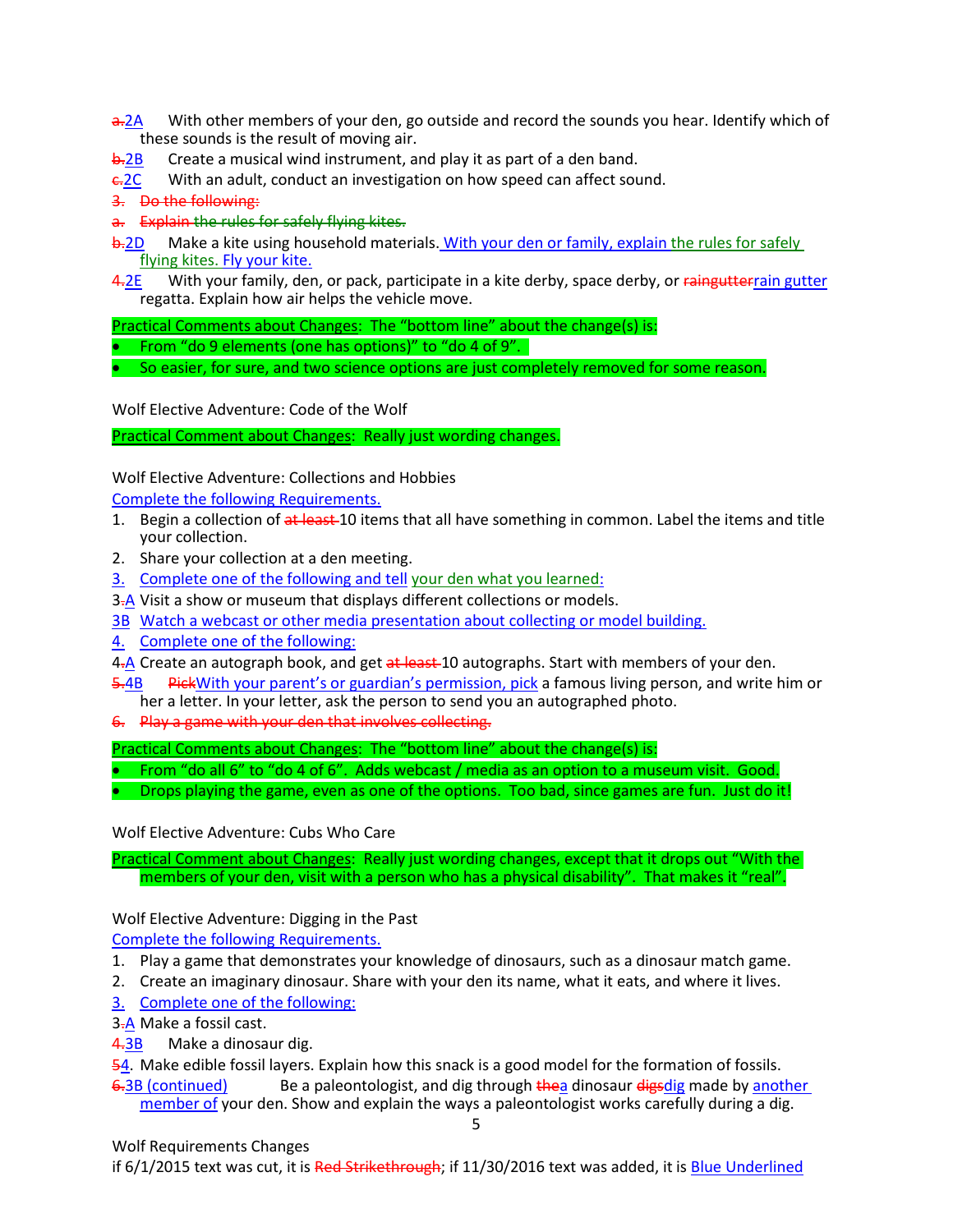Practical Comments about Changes: The "bottom line" about the change(s) is: • From "do 6 elements" to "do 4 of 5". Fossil cast or dinosaur dig are alternates. Both are fun.

Wolf Elective Adventure: Finding Your Way

Practical Comment about Changes: Wording changes, except that it drops out "Pick a nutritious snack, and find where it came from. Locate that area on a map."

Wolf Elective Adventure: Germs Alive!

Complete at least five of the following Requirements

- 1. Wash your hands while singing the "germ song."
- 2. Play Germ Magnet with your den or your family. Wash your hands again afterward.
- 3. Conduct the sneeze demonstration.
- 4. Conduct the mucus demonstration with your den or family.
- 5. Grow a mold culture. Show what formed atAt a den or pack meeting, show what formed.
- 6. Make a clean room chart, and do your chores for at least one week.

Practical Comments about Changes: The "bottom line" about the change(s) is: • From "do 6 elements" to "do 5 of 6". Maybe you don't sing. And name is less excited(ing).

#### Wolf Elective Adventure: Grow Something

Complete the following Requirements

- 1. Select a seed, and plant it in a small container. Care for it for 30 days. Take a picture or make a drawing of your plant once each week to share with your den or family.
- 2. Find out the growing zone for your area, and share the types of plants that will grow best in your zone.
- 3. Visit or research a botanical or community garden in your area, and learn about two of the plants that grow there. Share what you have learned with your den or family.
- 4. Make a terrarium.
- 54. DeComplete one of the following:
- 4A Make a terrarium.
- a.4B Using a seed tray, grow a garden inside your home. Keep a journal of its progress for 30 days. Share the results with your den or family.
- b. 4C.Grow a sweet potato plant in water. Keep a journal of its growth for two weeks. Share ithe information with your den or family.
- Practical Comment about Changes: Terrarium no longer required, as it becomes an alternate to seed tray or grow a sweet potato plant (do one of those three). Wording changes allow family sharing.

#### Wolf Elective Adventure: Hometown Heroes

Complete the following Requirements

- 1. Talk with your family andor den about what it means to you to be a hero. Share the name of someone you believe is a hero. Explain what it is that makes that person a hero.
- 2. Visit a community agency where you will find many heroes. While there, find out what they do. Share what you learned with your den.
- 3. With the help of a family member, interview one of your heroes, and share what you learn with your den. Tell why you think this person is a hero.
- 4. Complete one of the following:
- 4<sup>-</sup>A As a den or family, honor a serviceman or servicewoman by sending a care package along with a note thanking them for their service.
- 5.4B With your family or den, find out about animals that are trained to help others in your community.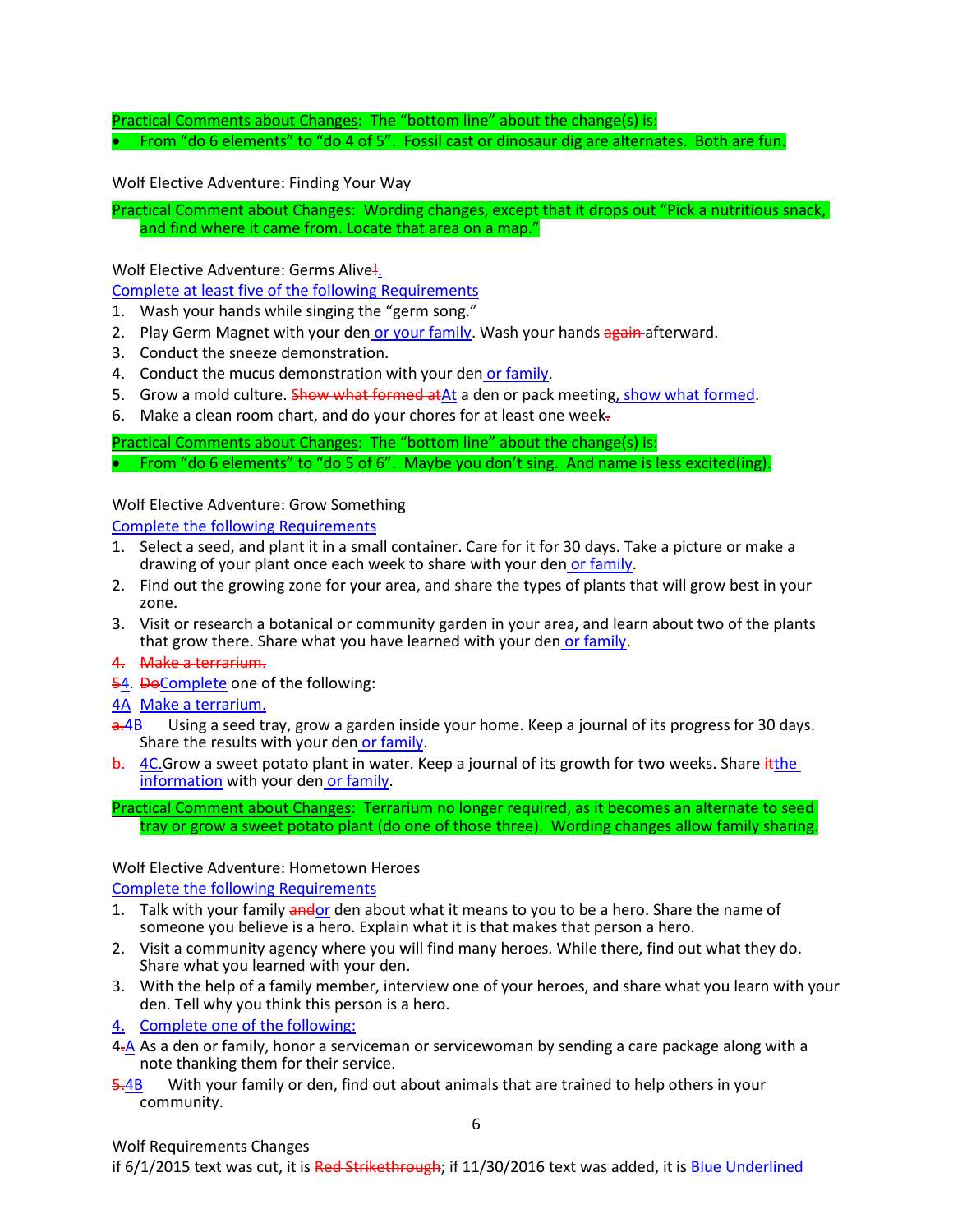6.4C Participate in or create an event that celebrates your hometown hero(es).

Practical Comments about Changes: The "bottom line" about the change(s) is:

• From "do all 6" to "do 4 of 6" given renumbering. Care package, Hero animal, and celebration are alternates.

Wolf Elective Adventure: Motor Away

Practical Comment about Changes: Really just wording changes.

Wolf Elective Adventure: Paws of Skill

Complete at least Requirements 1-4. Requirements 5-7 are optional.

- 1. Talk with your family andor den about what it means to be physically fit. Share ideas of what you can do to stay in shape.
- 2. With your family or den, talk about why it is important to stretch before and after exercising. Demonstrate proper warm-up movements and stretches before and after each activity you do that involves action.
- 3. Select at least two physical fitness skills and practice them daily for two weeks. See if you can improve over a two-week periodduring that time.
- 4. With your family or your den, talk about what it means to be a member of a team. Working together, make a list of team sports, and talk about how the team works together to be successful. Choose one and play for 30 minutes.
- 75. With your den, develop an obstacle course that involves five different movements. Run the course two times and see if your time improves.
- 56. With your den, talk about sportsmanship and what it means to be a good sport while playing a game or a sport. Share with your den how you were a good sport or demonstrated good sportsmanship in requirement 4.
- 67. Visit a sporting event with your family or your den. Look for ways the team works together. Share your visit with your den.

Practical Comments about Changes: The "bottom line" about the change(s) is:

- From "do 7 elements" to "do 1-4", OK to ignore 5-7.
- Too bad, because the sportsmanship piece is probably something parents want, obstacle course is fun (and is a leadership/teamwork activity), and visiting a sporting event is a fun event.

Wolf Elective Adventure: Spirit of the Water

Complete the following Requirements

- 1. DemonstrateDiscuss how the water in your community can become polluted.
- 2. Explain one way that you can help conserve water in your home.
- 3. Explain to your den leader why swimming is good exercise.
- 4. Explain the safety rules that you need to follow before participating in swimming or boating.
- 5. Show how to do a reaching rescue.
- 65. Visit a local pool or public swimming area with your family or Wolf den. With qualified supervision, jump into water that is at least chest-high, and swim 25 feet or more.

Practical Comment about Changes: Reaching rescue demo is gone, and just tell about pollution (no demo). Please have them show a reaching rescue, and try to have fun with a pollution demo!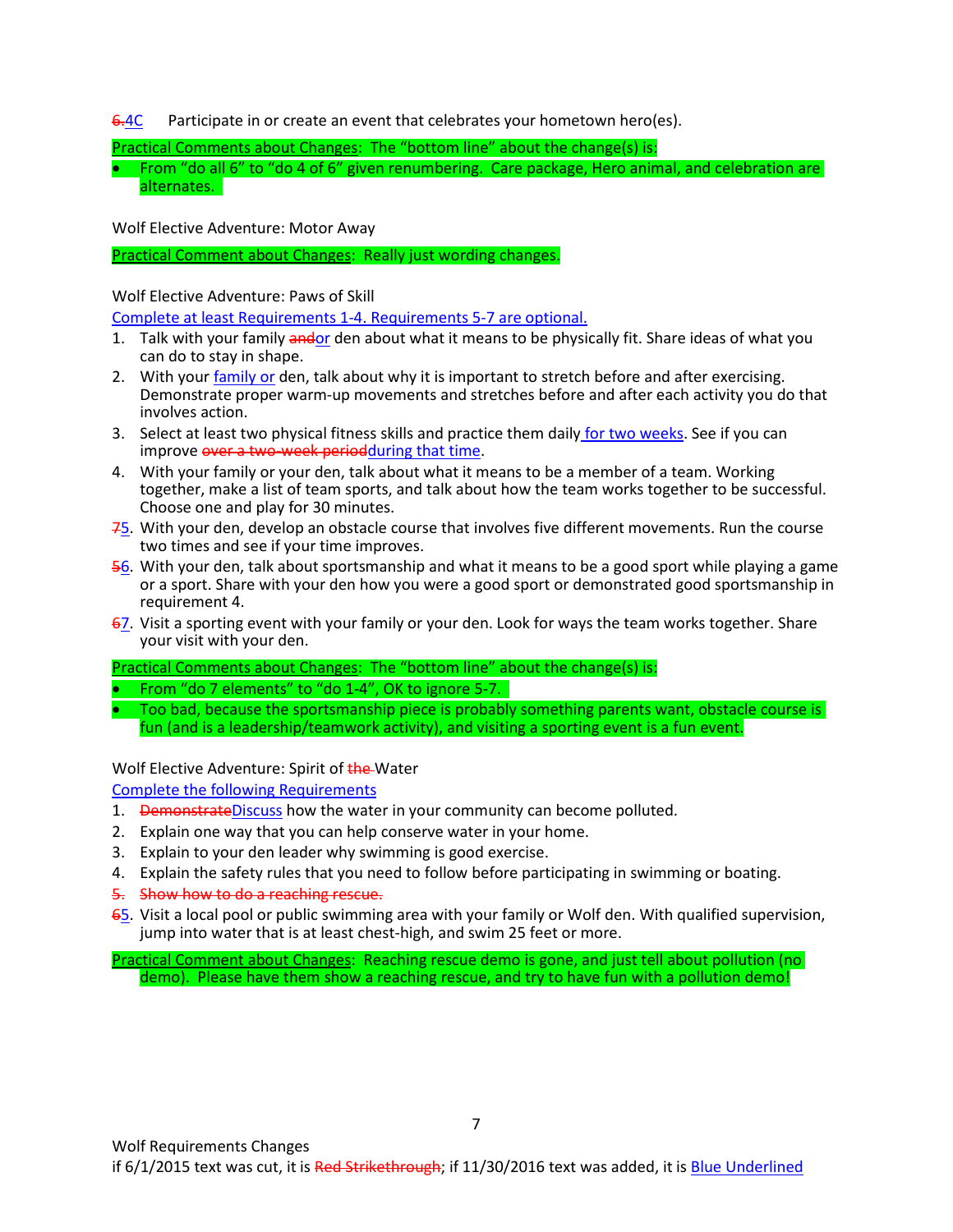Bear Requirements June 1, 2015 November 30, 2016

Rank advancement is awarded when boys have completed the following:

- 1. Complete each of the *following Bearsix* required Adventures with your den or family:
- [a. Bear ClawsClaws
- b. Bear Necessities
- c. Fellowship and Duty to God
- d. Fur, Feathers, and Ferns
- e. Grin and Bear ItBaloo the Builder
- f. Paws for Action (Duty to Country)]
- 2. Complete at least one Bear-elective Adventure of your den or family's choosing.
- 3. With your parent-or, guardian, or other caring adult-partner, complete the exercises in the pamphlet How to Protect Your Children from Child Abuse: A Parent's Guide, and earn the Cyber Chip award for your age. \*
- \* If your family does not have Internet access at home AND you do not have ready Internet access at school or another public place or via a mobile device, the Cyber Chip portion of this requirement may be waived by your parent or guardian.

Practical Comments about Changes: The "bottom line" about the change(s) is:

- Baloo the Builder can be completed instead of Grin and Bear It as a required Adventure.
- By adding "*or other caring adult*" to the Parent's Guide/Cyber Chip requirement, a den leader need not wait on a parent or guardian to complete this requirement.

#### **Bear Required Adventures**

Bear Required Adventure: Bear ClawsClawClaws (name restored sometime in December) Complete the following requirements.

- 1. Learn about three common designs of pocketknives.
- 2. Learn knife safety and earn your Whittling Chip.\*
- 3. Do one of the following:
- 3.A Using a pocketknife, carve two items.
- \*One of the items carved for Bear Claws requirement 3 may be used to fulfill Whittling Chip requirement 3.
- 3B With a pocket knife, safely perform each of these tasks:
- (1) Demonstrate how to cut a piece of rope, twine or fishing line; (2) Open a sealed box without damaging the contents; (3) Open a can with a can opener tool on a pocket knife; (4) Remove and replace the screws on an object with the screw driver tool on a pocket knife; (5) Open a letter.

Practical Comment about Changes: Adds a non-wood set of knife action as an alternate to whittling.

#### Bear Required Adventure: Bear Necessities

Complete Requirements 1 – 4. Requirements 5 and 6 are optional.

- 1. While working on your Bear badge, camp overnight with your pack. If your chartered organization does not permit Cub Scout camping, you may substitute a family campout or attend one of the following:
- A. A daytime or overnight campout with your pack or family
- 1B. an daylong outdoor activity with your den or pack-
- C. Day camp
- D. Resident camp
- 2. Attend a campfire show, and participate by performing a song or skit with your den.

#### Bear Requirements Changes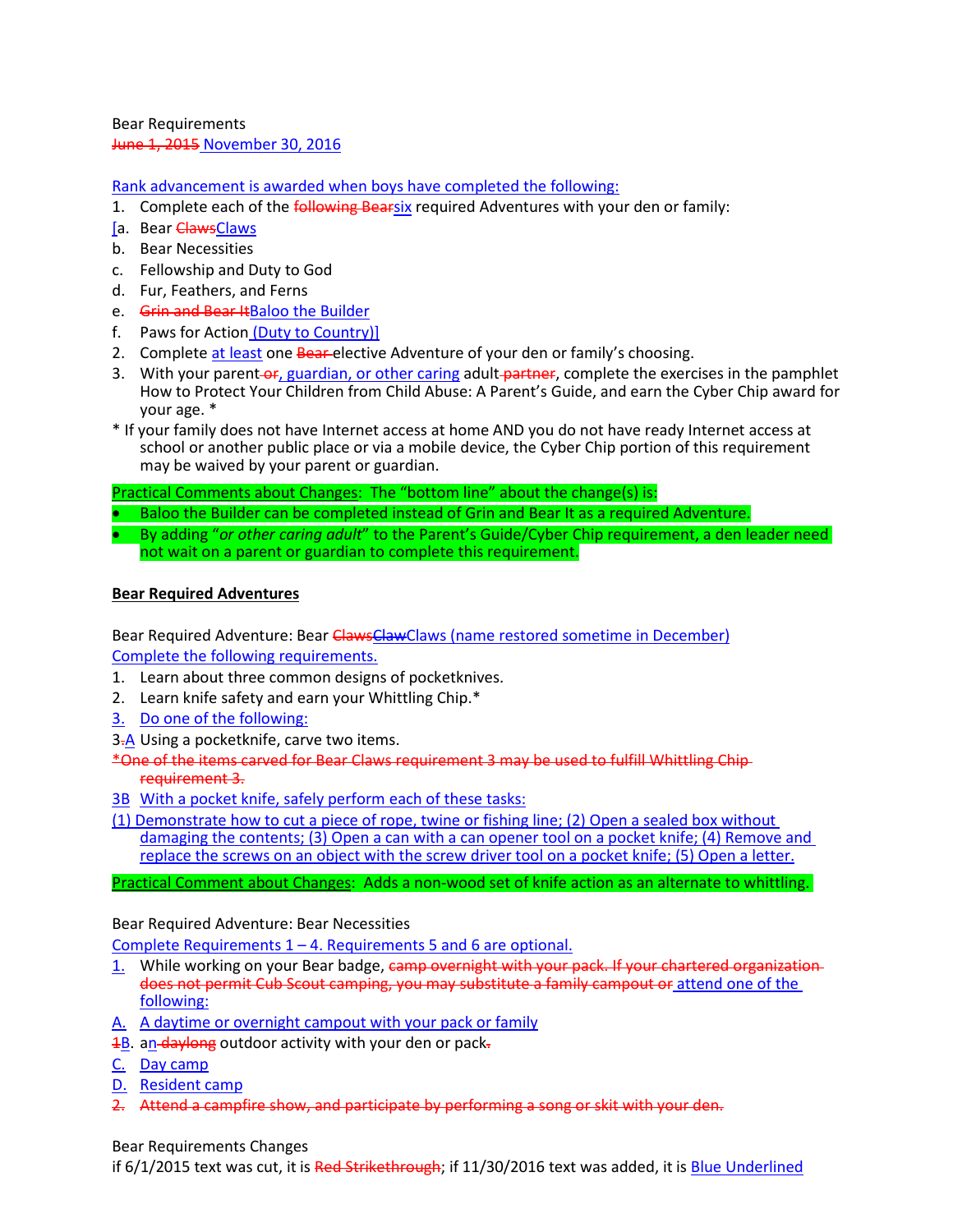- 32. Make a list of items you should take along on your campout the activity selected in Requirement 1.
- 43. Make a list of equipment that the group should bring along in addition to each Scout's personal gear for the activity selected in Requirement 1.
- 5. With your den, plan a cooked lunch or dinner that is nutritious and balanced. Make a shopping list, and help shop for the food. On a campout or at another outdoor event, help cook the meal, and help clean up afterward.
- 6. Help your leader or another adult cook a different meal from the one you helped prepare for requirement 5. Cook this meal outdoors.
- 74. Help set up a tent. PickDetermine a good spot for the tent, and explain to your den leader why you picked it.
- 85. Demonstrate how to tie two half hitches and explain what the hitch is used for.
- 96. Learn how to read a thermometer and a barometer. Keep track of the temperature and barometric pressure readings and the actual weather at the same time every day for seven days.

- Biggest change: "camp overnight with your pack" can be just "attend an outdoor activity", and not just if the CO doesn't allow camping. And the outdoor activity need not be "daylong". While resident camp option is substantial (and a positive change), using the lesser "outdoor activity" undermines the Cub Scout experience. *Please don't fail to do camping!* [More comments here](http://www.southfultonscouting.com/node/3564).
- From "do all 9" to "do just 1-4". Knots and weather are listed, but totally optional. Cooking elements are dropped completely. Honestly, bottom line is: Sad! Missing out on these elements means missing out on the best part of the Scouting program. No reason not to have multiple camping options each program year.
- *Please don't fail to do camping!* Unless your CO won't allow it. Camping is the best way for rich, strong *Scouting* program.

#### Bear Required Adventure: Fellowship and Duty to God

Complete the following requirements.

1. Discuss with your parent, guardian, den leader, or other caring adult what it means to do your duty to God. Tell how you do your duty to God in your daily life.

Do either requirement 1 OR requirement 2.

- 1. Earn the religious emblem of your faith.
- 2. Complete 2a and at least two of requirements 2b-2d.one of the following:
- a. Working with a parent or guardian, spiritual advisor, or religious leader
- 2B With a family member, provide service to help a place of worship or a spiritual community, school, or community organization, or chartered organization that puts into practice your ideals of duty to God and strengthens your fellowship with others.
- $2A b$ . Identify a person whose faith and duty to God you admire, and discuss this person with your family.
- 3. Complete at least one of the following:
- 3A Earn the religious emblem of your faith that is appropriate for your age, if you have not already done so.
- $\epsilon$ -3B Make a list of things you can do to practice your duty to God as you are taught in your home or place of worship or spiritual community. Select two of the items, and practice them for two weeks.
- d. Attend a religious service, den or pack meeting worship service, or time of family reflection and discussion about your family's beliefs.

#### Practical Comments about Changes: The "bottom line" about the change(s) is:

Some say the new elements may require more, others say it allows a path if the parent/guardian is not responsive on completing the requirements. Analysis here is incomplete.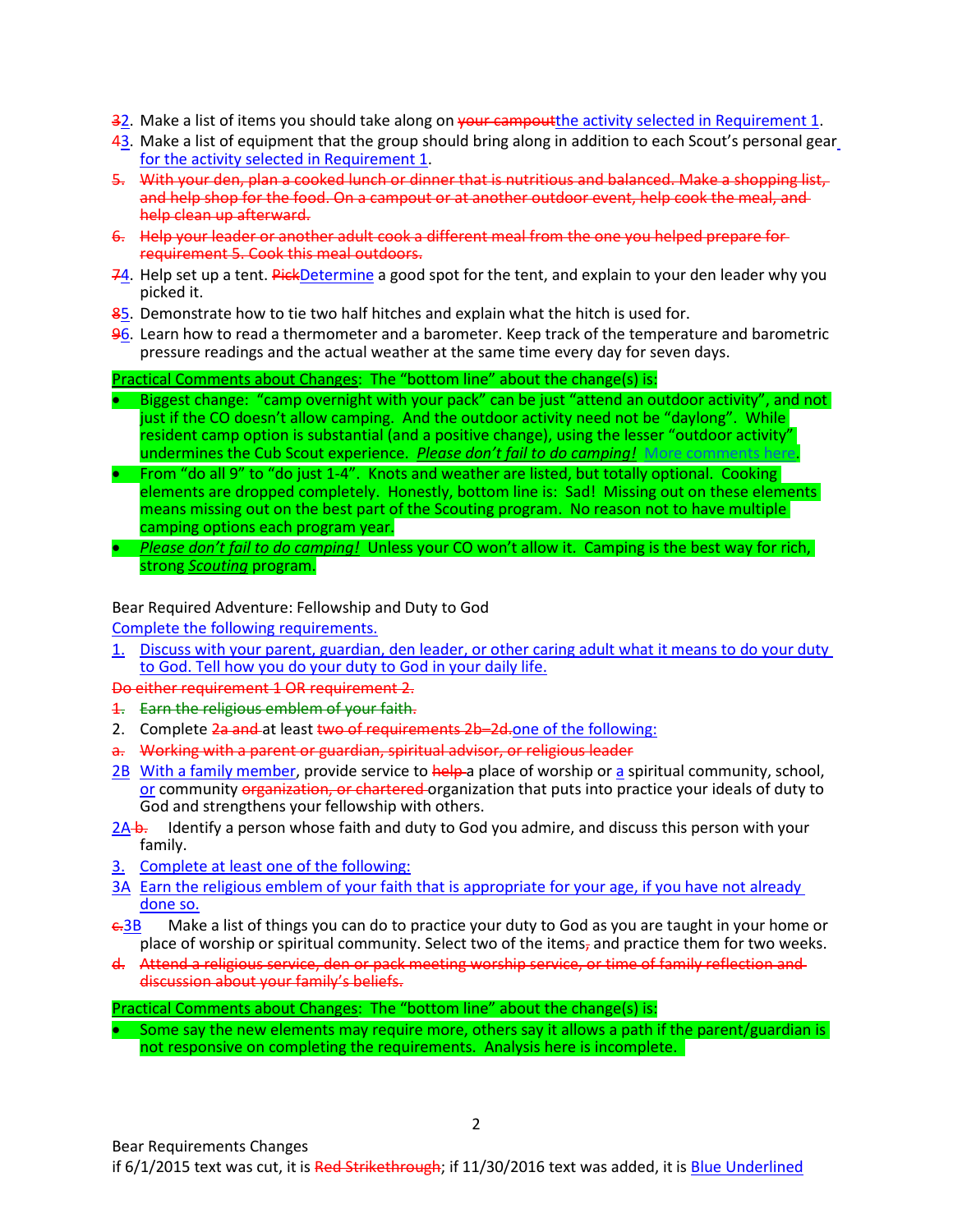Bear Required Adventure: Fur, Feathers, and Ferns

Complete Requirement 1 and three others.

- 1. While hiking or walking for one mile, identify six signs that any mammals, birds, insects, reptiles, or plants are living **nearbynear** the place where you choose to hike or walk.
- 23. Name one animal that has become extinct in the last 100 years and one animal that is currently endangered. Explain what caused their declines.
- 32. Visit one of the following: zoo, wildlife refuge, nature center, aviary, game preserve, local conservation area, wildlife rescue group, or fish hatchery. Describe what you learned during your visit.
- 4. Observe wildlife from a distance. Describe what you saw.
- 5. Use a magnifying glass to examine plants more closely. Describe what you saw through the magnifying glass that you could not see without it.
- 6. Learn about composting and how vegetable waste can be turned into fertilizer for plants.
- 7. Plant a vegetable or herb garden.

# Practical Comments about Changes: The "bottom line" about the change(s) is:

• From "do 7 elements" to "do 4 of 7", including no. 1.

• Maybe the visit to a zoo, nature center or planting a garden might be a challenge for some (or some miss that day) … but those are also more interesting and hands-on.

# Bear RequiredElective Adventure: Grin and Bear It

Complete at least four of the following.

- 1. Play a challenge game or initiative game with the members of your den. Take part in a reflection after the game.
- 2. Working with the members of your den, organize a Cub Scout carnival and lead it at a special event.
- 3. Help younger Cub Scouts take part in one of the events at the Cub Scout carnival.
- 4. After the Cub Scout carnival, discuss with the members of your den and your den leader what went well, what could be done better, and how everyone worked together to make the event a success.
- 5. Make and present an award to one of the adults With your den, develop a thank-you cheer to recognize those who helped you organize the activities at the Cub Scout carnival.

Practical Comments about Changes: The "bottom line" about the change(s) is:

- Can be skipped as an elective, and you do Baloo the Builder instead.
- From "do 5 elements" to "do 4 of 5". Probably that means the challenge/initiative game comes out, since 2 through 5 involve a carnival. Too bad, as the challenge/initiative games are good development tools, and the Cub Scout program is about developing better kids.

Bear Required Adventure: Paws for Action (Duty to Country)

Complete Requirement 1 and two others from Requirements 2-4.

- 1c. Learn about our nation's flag. Display it at home for one month. Say the Pledge of Allegiance and learn its meaning.
- 12. Do at least one of the following:
- a. 2A Find out about two famous Americans. Share what you learned.
- **b.2B** Find out where places of historical interest are located in or near your community, town, or city. Go and visit one of them with your family or den.
- 23. Do at least two of the following:
- a.3A With your school or den, visit a local sheriff's office-or, police station, or fire department OR talk with a fire safety officer or law enforcement officer visiting your school or den. During the visit, taketurns with your den members asking Find out what skills the officers use to do their jobs. Ask questions that will help you learn how to stay safe.
- b. During or after your visit with a law enforcement officer, do at least two of the following: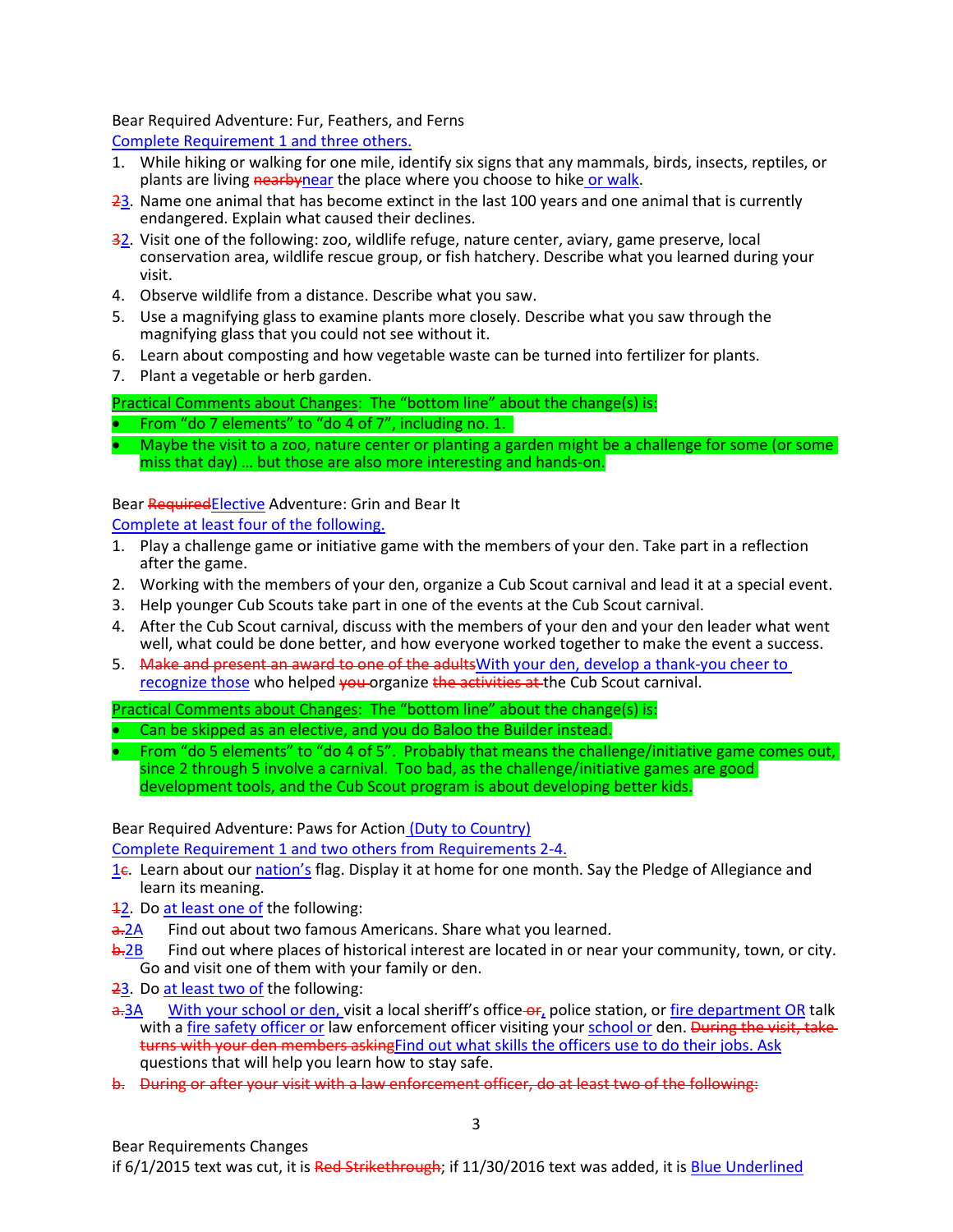- i. Practice one way police gather evidence by taking fingerprints, taking a shoe print, or taking tiretrack casts.
- $\frac{11}{10}$  Make a list of emergency numbers to post in your home, and keep a copy with you in your backpack or wallet.and discuss with your family where the list should be kept. Show your family that you know how to call for help in an emergency. Talk with your family about people who could help you if a parent is not available.
- $\frac{1}{111.3}$ C With your family, develop a plan to follow in case of an emergency, and practice the plan at least three times. Your family can determine the emergency, or you can develop several plans.
- iv. Discuss with your parent or another adult you trust any worries you have about your safety or a friend's safety.
- v. If you have younger brothers and sisters, make sure they know how to call for help in an emergency.
- 34. Do at least one of the following:
- a. Learn about the energy your family uses and how you can help your family decrease its energy use.
- **b.4A** Do a cleanup project that benefits your community.
- 4B Participate in a patriotic community parade or other civic event that honors our country.

- Lots of moving parts here, but now absolutely required is display the flag/pledge, and patriotic parade or civic event with honoring become an option alongside service project.
- Dropped out as options are forensics like fingerprints (too bad, fun!), the personal care about a Scout's worries (too bad, that's important!), the care for others if you have younger siblings (too bad, that's valuable!), and energy use (too bad, that's important!).
- Please don't skip the cleanup project, as it might be your Bear year service project!

# **Bear Elective Adventures**

Bear ElectiveRequired Adventure: Baloo the Builder

Complete all of the following requirements.

- 1. Discover which hand tools are the best ones to have in your toolbox. Learn the rules for using these tools safely. Practice with at least four of these tools before beginning a project.
- 2. Select, plan, and define the materials for the **projects** project you will complete in requirement 3.
- 3. Assemble your materials, and build one useful project and one fun project using wood.
- 4. Apply a finish to one of your wood-projects.

Practical Comments about Changes: The "bottom line" about the change(s) is:

• Can be used as a Required adventure in lieu of Grin and Bear it.

# Bear Elective Adventure: A Bear Goes Fishing

Complete at least three of the following.

- 1. Discover and learn about three types of fishesfish in your area. Draw a color picture of each fish, record what each one likes to eat, and describe what sort of habitat each likes.
- 2. Learn about your local fishing regulations with your den leader or a parent or guardian. List three of the regulations you learn about and one reason each regulation exists.
- 3. Learn about fishing equipment, and make a simple fishing pole. Practice casting at a target.
- 4. Go on a fishing adventure, and spend a minimum of one hour trying to catch a fish. Put into practice the things you have learned about fish and fishing equipment.

Practical Comments about Changes: The "bottom line" about the change(s) is:

• From "do all 4" to "do 3 of 4". Effectively, you don't have to dip the line in the water. Please do.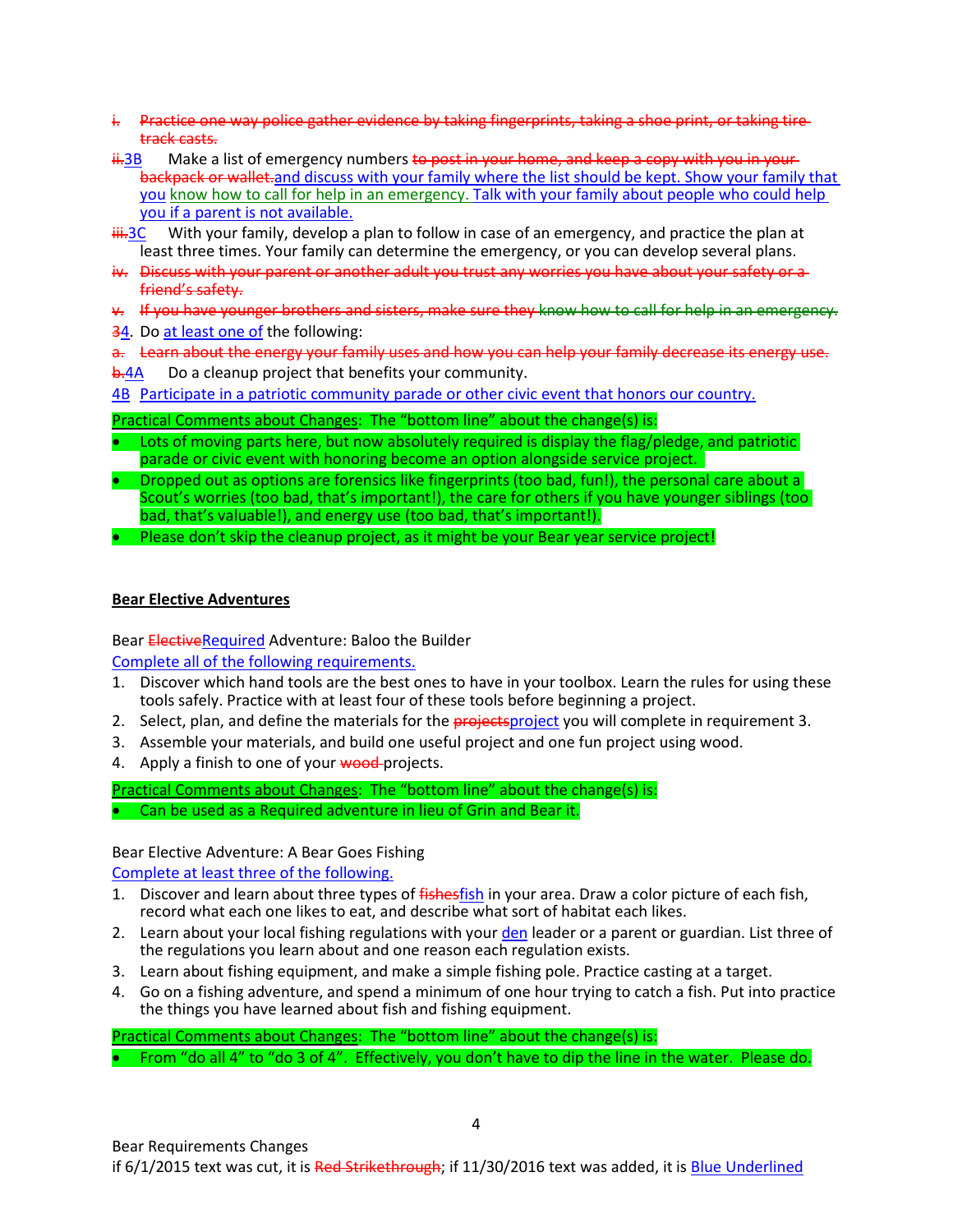Bear Elective Adventure: Bear Picnic Basket

- **1.** DeComplete at least three of the following:
- a1. Create your own Bear cookbook using at least five recipes you cannight cook or prepare either on your own or with some adult help. Include one page with information about first aid. You should includeat least one recipe each for a breakfast item, one for lunch, and one for dinner, and two recipes fora nutritious snackssnack.
- b2. With a family member or den leader, prepare for cooking by explaining the importance of planning, tool selection, sanitation, and cooking safety.
- c. Go on a grocery shopping trip with your den or with an adult. Check the price of different brands of one single item, and compare the price of a ready-made item with the price of the same item you would make yourself.
- 2. Do the following:
- a4. With the help of an adult, select one food item, and follow a recipe to prepare itin a kitchen for your den or your family in your kitchen. Help to select the needed ingredients, perhaps from a garden, grocery store, or farmers' market. Cook and serve your planned meal. Clean up after the preparation and cooking.
- b5. With the help of an adult, select one food item and follow a recipe to prepare it in the outdoors for your family or den. Help to select the needed ingredients, perhaps from a garden, grocery store, or farmers' market. Cook and serve your planned meal. Clean up after the preparation and cooking.
- 3. Select and prepare two nutritious snacks for yourself, your family, or your den.

# Practical Comments about Changes: The "bottom line" about the change(s) is:

- From "do all 6" to "do 3 of 5". Since the hard parts might be the actual cooking in kitchen and outdoors, those two may be ignored. Sad. Those are the best parts. Hands on. Fun. Delicious.
- Shopping and price comparison is gone, which is something boys need to learn. Den leaders that don't want to "go as a den" can make this a "do at home" assignment, since most families shop. • Because these are important skills for boys (*we want them to cook well for us when we are old!*), it is
	- highly recommended that you don't cut out the cooking here.

# Bear Elective Adventure: Beat of the Drum

Complete requirement 1 and two others from requirements 2-4.

- 1. Learn about the history and culture of American Indians or other indigenous people who lived in your area at the time of European colonizationlong ago.
- 2. WriteCreate a legend by building a diorama, writing a story, or presenting a skit.
- 3. Complete one of the following:
- 3.A Make a dream catcher.
- 4.3B Make a craft similar to one made by American Indians or indigenous people.
- 5.3C Make a drum. Once your drum is complete, create a ceremonial song.
- 4. Complete one of the following:
- 6.4A Visit an Order of the Arrow dance ceremony or American Indian event.
- 4B Visit an American Indian event within your community or an event presented by other indigenous people.
- 7.4C Learn and demonstrate ceremonial dance steps.
- 8.4D Create a ceremonial dance.

Practical Comments about Changes: The "bottom line" about the change(s) is:

• From "do all 8" to "do 3 of 8", including No. 1. At risk of being "just schoolwork" with a small craft. While that's easier, that's less fun, so if you're doing this, do all the fun stuff please!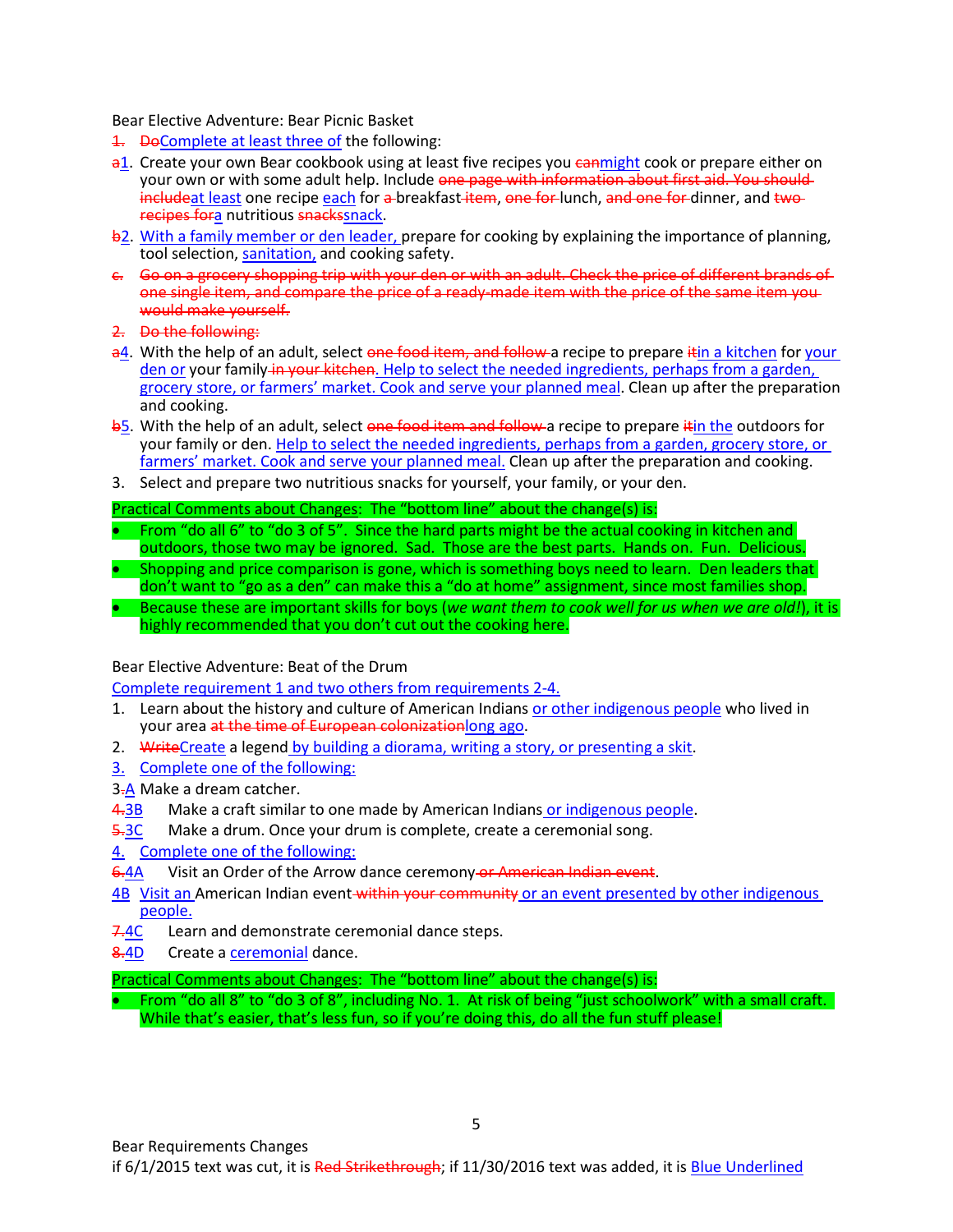#### Bear Elective Adventure: Critter Care

Complete all of the following.

- 1. Complete one of the following:
- 1.A Care for If you have a pet for two weeks. Make, make a list of tasks that you did to take care of thea pet-for two weeks.
- 1B If you do not have a pet, research one that you would like to have and writeprepare a report about the care it needs.
- 2. Learn more about your pet or a pet you would like to have. List three interesting facts that you learned about your pet. Complete one of the following and share with your den, pack, or family:
- 3.2A Make a poster or PowerPoint about your pet or a pet you would like to own. Share your posterpresentation with your den, pack, or family.
- 4. Do your best to train a pet to perform a trick or follow a simple command, and explain how you trained it. (If your pet is a hermit crab, fish, snake, or the like, you may skip this requirement.)
- 5.2B TellMake a poster or PowerPoint explaining three ways that animals can help people.
- 6. Tell what is meant by an animal being "rabid." Name some animals that could have rabies. Explain what you should do if you are near an animal that might be rabid.
- 3. Complete at least one of the following and share with your den, pack, or family:
- 7.3A Visit with a local veterinarian or an animal shelter caretaker. Find out what types of animals he or she might see on a regular basis<del>. Ask what type of education is needed to become a veterinarian</del> or shelter caretaker and why and the types of care he or she chose to pursue this careergives to them.
- 3B Learn about careers that involve the care of animals. What education, training, and experience are required?

Practical Comments about Changes: The "bottom line" about the change(s) is:

• From "do all 7" to ... well, it's hard to compare since elements were dropped. Too bad "pet tricks" couldn't even live as an option, as that is a super fun part. Knowing "rabid" is a good skill.

#### Bear Elective Adventure: Forensics

Complete all of the following.

- 1. Talk with your family andor den about forensics and how it is used to help solve crimes.
- 2. Analyze Take your fingerprints and learn how to analyze them.
- 3. Complete one of the following:
- 3<sup>-</sup> A Learn about chromatography and how it is used in solving crimes. Do an investigation using different types of black, felt-tip markers. Share your results with your den.
- 4.3B Do an analysis of four different substances: salt, sugar, baking soda, and cornstarch.
- 54. Make a shoe imprint.Complete one of the following:
- 6.4A Visit the sheriff's office or police station in your town. Find out how officers collect evidence. [Note that this may be during the same visit as "Paws for Action"]
- 7.4B Learn about the different jobs available in forensic science. Choose two, and find out what is required to work in those jobs. Share what you learned with your den.
- 8.4C Learn how animals are used to gather important evidence. Talk about your findings with your den.

# Practical Comments about Changes: The "bottom line" about the change(s) is:

- From "do all 8" to "do 4 of 7", effectively, as shoe imprint is eliminated even as an option.
- Easier, but at risk of being less fun. This can be such a super CSI type adventure. Do it all!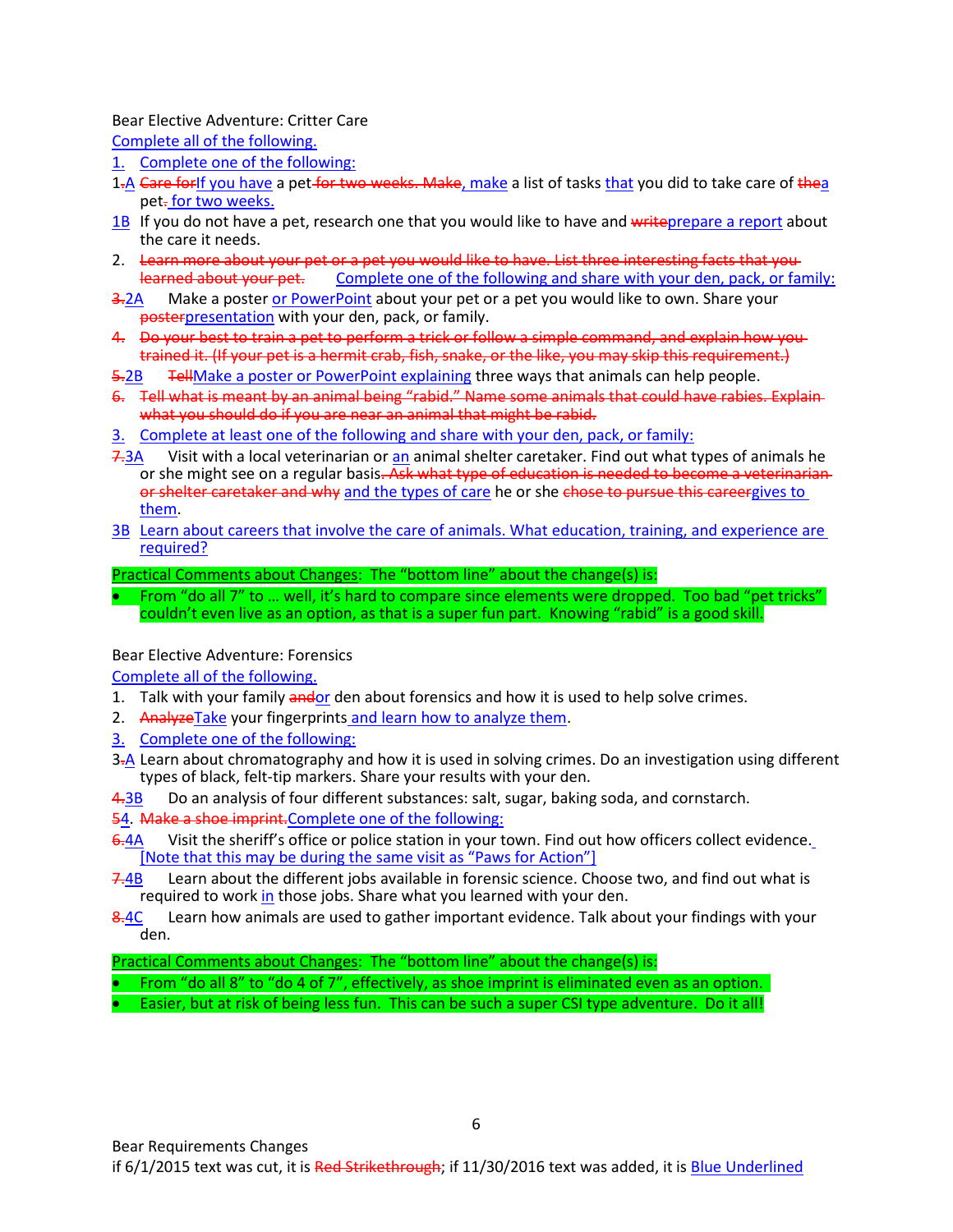Bear Elective Adventure: Make It Move

Complete all of the following.

- 1. Create an "exploding" craft stick reaction.
- 2. Make two simple pulleys, and use them to move objects.
- 3. Make a lever by creating a seesaw using a spool and a wooden paint stirrer. Explore the way it balances by placing different objects on each end.
- 4. DeComplete one of the following:
- a.4A Draw a Rube Goldberg–type machine. Include at least six steps to complete your action.
- b. 4B Construct a real Rube Goldberg–type machine to complete a task assigned by your den leader. Use at least two simple machines and include at least four steps.

Practical Comments about Changes: The "bottom line" about the change(s) is:

• Don't have to construct the Rube Goldberg–type machine, just draw it. At least 1-3 have action.

Bear Elective Adventure: Marble Madness

Complete requirements 1-4. Requirement 5 is optional.

- 1. Discuss with your family andor den the history of marbles, such as where and when the game began. Talk about the different sizes of marbles and what they are made of and used for.
- 2. Learn about three different marble games, and learn to play the marble game "ringer." one of them. Learn how to keep score. Learn and follow the rules of the game. Play the game with your family, friends, or your den.
- 3. Learn four or five words that are used when talking about marbles. Tell what each of the words means and how it relates to playing marbles. Share this information with your den.
- 4. Complete one of the following:
- 5A. With your den or family, make a marble obstacle course or marble golf course. Share what you create. Invite everyone to go through your course.
- 6B. Create your own game using marbles, and design rules for playing the game. Share the game you created with your den, family, or friends. Explain the rules and how to play the game.
- 7C. With your den or family, create a marble race track. Have at least two lanes so you can race your favorite marbles against each other.
- 8D. Make a marble maze.
- 45. With the help of an adult, make a marble bag to hold marbles.

Practical Comments about Changes: The "bottom line" about the change(s) is:

- From "do all 8" to "do 4 of 8", including 1-4, but 4 is now do one of A-D. 5 can be ignored.
- Too bad, because what are now the "do one of four" in requirement 4 are super fun, and involve imagination, creativity, leadership and possibly science and engineering. Did you say STEM?

# Bear Elective Adventure: Roaring Laughter

Complete at least four of the following.

- 1. Think about what makes you laugh. Write down three things that make you laugh.
- 2. Practice reading tongue twisters.
- 3. Create your own short story. Remove some nouns, verbs, adjectives, and adverbs from the story, leaving blanks. Without telling the story, have a friend insert his or her own nouns, verbs, adjectives, and adverbs in the story you created.
- 4. With a partner, play a game that makes you laugh.
- 5. Share a fewat least two jokes with a couplemembers of friends your den to make them laugh.
- 6. Practice at least two run-ons with your den, and perform them at a pack meeting or campfire program.

Practical Comments about Changes: The "bottom line" about the change(s) is: • From "do all 6" to "do 4 of 6", so easier to complete, yeah, but these are fun. Have more fun!

Bear Requirements Changes if 6/1/2015 text was cut, it is Red Strikethrough; if 11/30/2016 text was added, it is Blue Underlined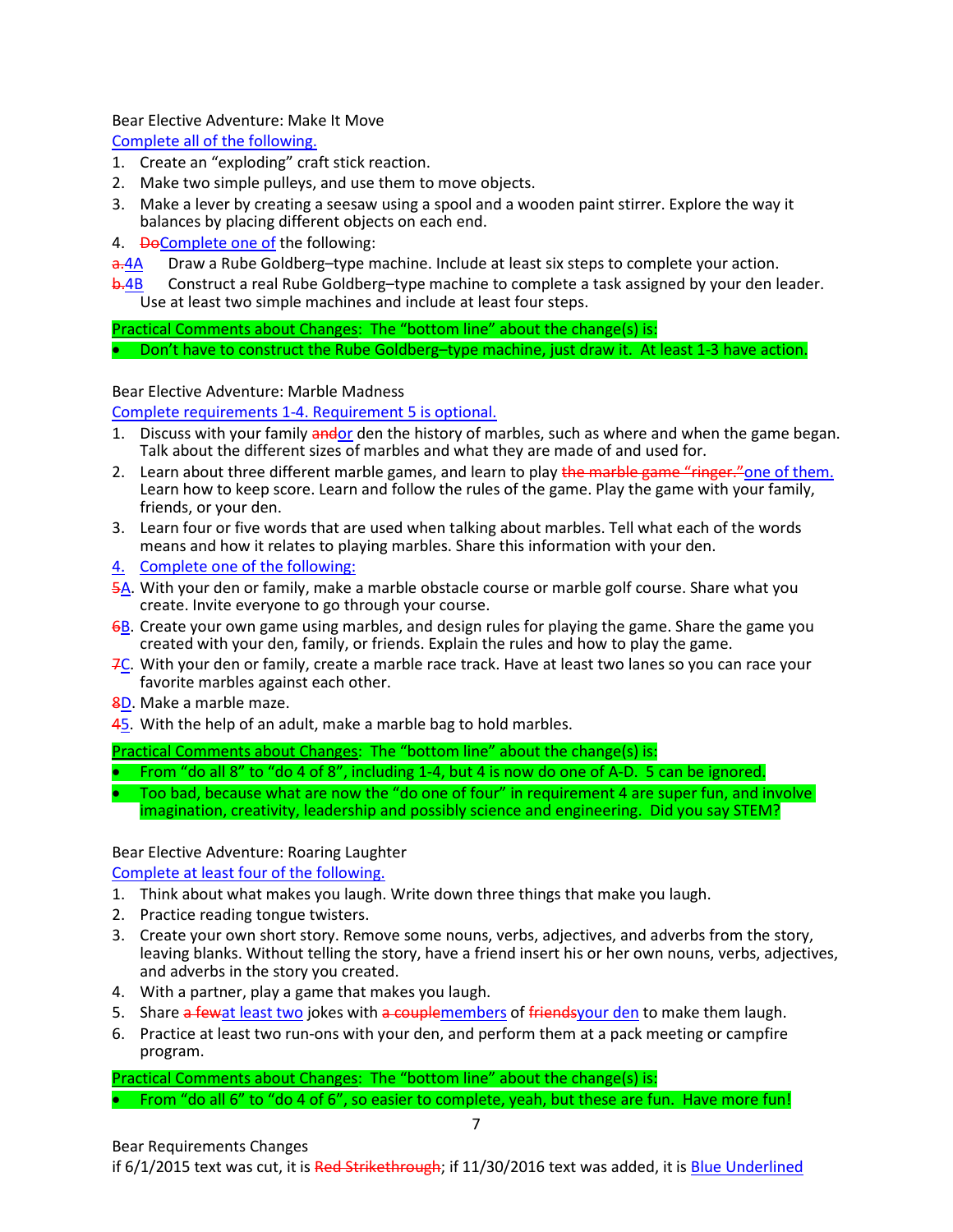Bear Elective Adventure: Robotics

# Complete at least four of the following

- 1. Identify six tasks performed by robots.
- 2. Learn about some instances where a robot could be used in place of a human for work. Research one robot that does this type of work, and present what you learn to your den.
- 3. Build a robot hand. Show how it works like a human hand and how it is different from a human hand.
- 4. Build your own robot.
- 5. Visit a place that uses robots.

Practical Comments about Changes: The "bottom line" about the change(s) is:

• From "do all 5" to "do 4 of 5". Maybe the visit drops, or you build just one robot, not two. But if you're really into robotics, you're probably really into all of these.

Bear Elective Adventure: Salmon Run

Complete requirements 1-4 and two others.

- 41. Explain the importance of response personnel or lifeguards in a swimming area. Tell how the buddy system works and why it is important.
- $62.$  Visit a local pool or swimming area with your den or family, and go. Go swimming or take a swimming lesson.
- 13. Explain the safety rules that you need to follow before participating in boating.
- 24. Identify the safety equipment needed when going boating.
- 35. Demonstrate correct rowing or paddling form. Explain how rowing and canoeing are good exercise.
- 56. Show how to do both a reach rescue and a throw rescue.
- 7. Demonstrate the front crawl swim stroke to your den or family.
- 8. Name the three swimming ability groups for the Boy Scouts of America.
- 9. Attempt to earn the BSA beginner swim classification.

Practical Comments about Changes: The "bottom line" about the change(s) is:

• From "do all 9" to "do 6 of 9", including 1-4. But hard to identify which 3 are not important.

Bear Elective Adventure: Super Science

Complete at least four of the following and explain what you learned.

- 1. Make static electricity by rubbing a balloon or a plastic or rubber comb onagainst another material, such as a fleece blanket or wool sweater. Explain what you learned.
- 2. Conduct a balloon or other static electricity investigation that demonstrates properties of static electricity. Explain what you learned.
- 32. Conduct one other static electricity investigation. Explain what you learned.
- 43. Do a sink-or-float investigation. Explain what you learned.
- 54. Do a color-morphing investigation. Explain what you learned.
- 65. Do a color-layering investigation. Explain what you learned.

Practical Comments about Changes: The "bottom line" about the change(s) is: • From "do all 6" to "do 4 of 5", and balloon is out even as an option. If you like science, do it all!

Bear Elective Adventure: A World of Sound

Practical Comment about Changes: Really just wording changes.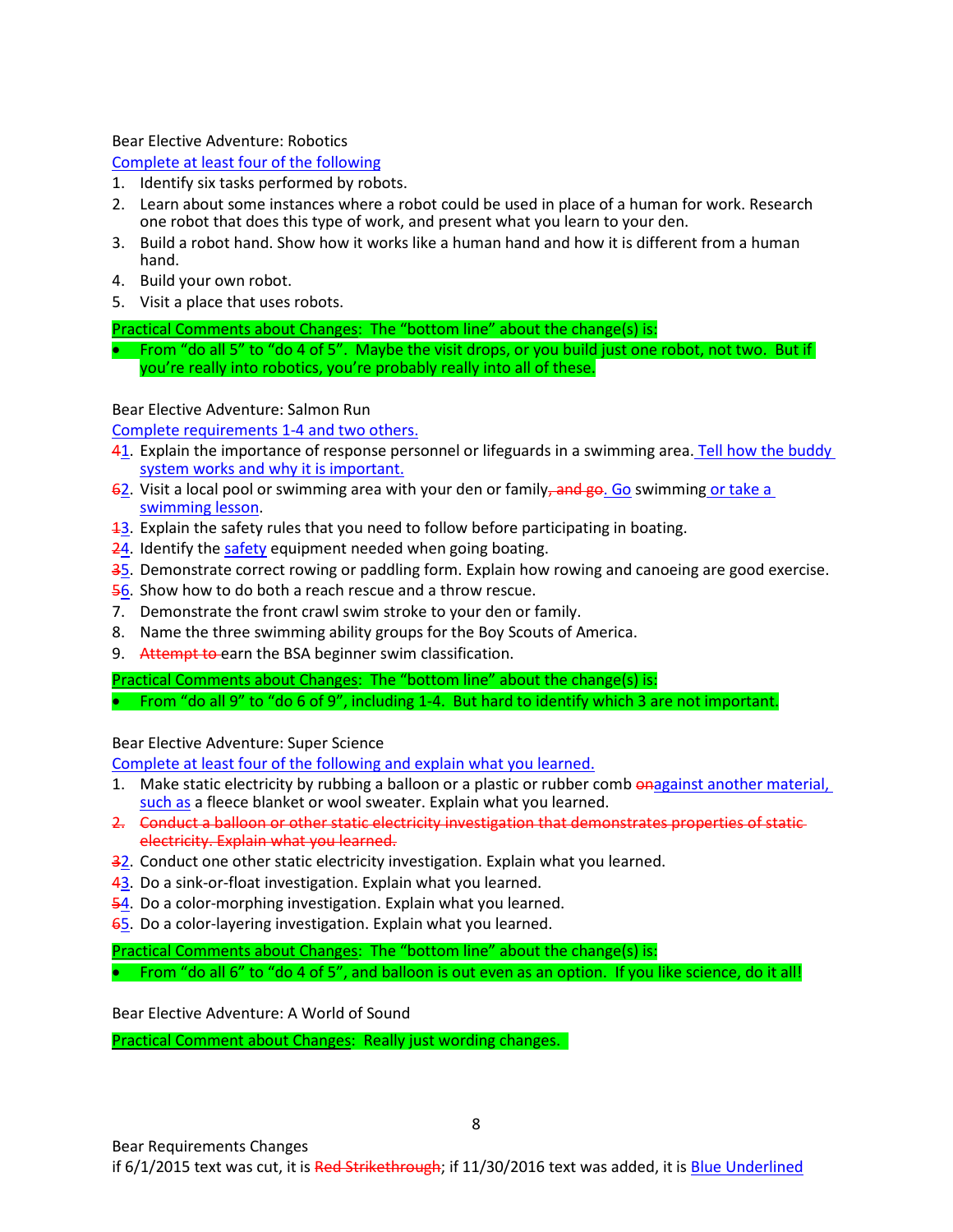Webelos Badge Requirements June 1, 2015 November 30, 2016

Rank advancement is awarded when boys have completed the following:

- 1. Be an active member of your Webelos den for three months. (Being active means having goodattendance, paying your den dues, and working on den projects.)
- 2. Complete each of the **following Webelos** required Adventures with your den or family:
- [a. Cast Iron Chef
- b. Duty to God and You
- c. First Responder
- d. Stronger, Faster, Higher
- e. Webelos Walkabout]
- 3. Complete two Webelosat least one elective AdventuresAdventure of your den or family's choosing.
- 4. With your parent-or, guardian, or other caring adult, complete the exercises in the pamphlet How to Protect Your Children from Child Abuse: A Parent's Guide, and earn the Cyber Chip award for your age. \*
- \* If your family does not have Internet access at home AND you do not have ready Internet access at school or another public place or via a mobile device, the Cyber Chip portion of this requirement may be waived by your parent or guardian.

Practical Comments about Changes: The "bottom line" about the change(s) is:

- Adventure total reduced to 6 from 7, five required, and one elective.
- By adding "*or other caring adult*" to the Parent's Guide/Cyber Chip requirement, a den leader need not wait on a parent or guardian to complete this requirement.

#### Arrow of Light Requirements

Rank advancement is awarded when boys have completed the following:

- 1. Be active in your Webelos den for at least six months since completing the fourth grade or for at least six months since becoming 10 years old. (Being active means having good attendance, paying your den dues, and working on den projects.)
- 2. Complete each of the *following Arrow of Light-required Adventures with your den or family:*
- [a. Building a Better World
- b. CamperOutdoorsman
- c. Duty to God in Action
- d. Scouting Adventure]
- 3. Complete three Webelosat least one elective AdventuresAdventure of your den or family's choosing.
- 4. With your parent-or, guardian, or other caring adult, complete the exercises in the pamphlet How to Protect Your Children from Child Abuse: A Parent's Guide, and earn the Cyber Chip award for your age. \*
- \* If your family does not have Internet access at home AND you do not have ready Internet access at school or another public place or via a mobile device, the Cyber Chip portion of this requirement may be waived by your parent or guardian.

Practical Comments about Changes: The "bottom line" about the change(s) is:

- Adventure total reduced to 5 from 7, four required, and one elective.
- By adding "*or other caring adult*" to the Parent's Guide/Cyber Chip requirement, a den leader need not wait on a parent or guardian to complete this requirement.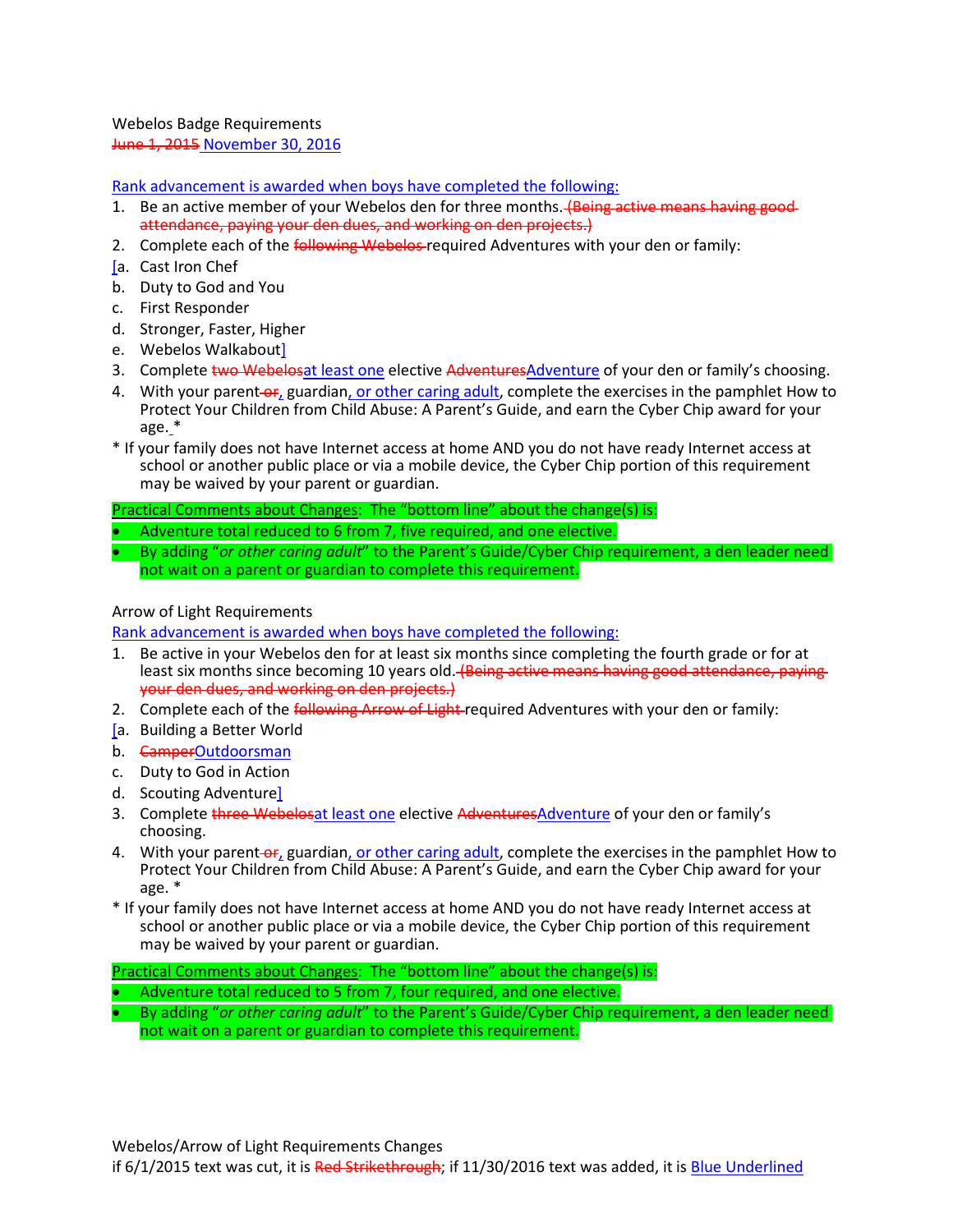#### **Webelos Required Adventures**

Webelos Required Adventure: Cast Iron Chef

Do all of these:

Complete at least Requirements 1 and 2 below.

- 2. Set personal nutritional goals. Keep a food journal for one week; review your journal to determine if the goals were met.
- 31. Plan a menu for a balanced meal for your den or family. Determine the budget for the meal. Shopif possible, shop for the items on your menu while staying. Stay within your budget.
- 42. Prepare a balanced meal for your den or family: utilize. If possible, use one of thethese methods below for preparation of part of yourthe meal:
- a. camp stove,
- b. Dutch oven,
- $\epsilon$ . box oven,
- d. solar oven,
- e. open campfire, or charcoal grill.
- 5. Demonstrate an understanding of food safety practices while preparing the meal.
- 13. At an approved time in an outdoor location and using Use tinder, kindling, and fuel wood, to demonstrate how to build a fire; in an appropriate outdoor location. If circumstances permit and there is no local restriction on fires, show how to safely light the fire, unless prohibited by local fire restrictionsunder the supervision of an adult. After allowing the flamesfire to burn safely, safely extinguish the flames with minimal impact to the fire site.

Practical Comments about Changes: The "bottom line" about the change(s) is:

• From "do all" to "do 2". Food journal is deleted (*but it's important*), fire building can be ignored (*but it's what Scouts do*). Outdoor cooking can be optional. Please try to do all – its important.

Webelos Required Adventure: Duty to God and You

Do either requirement 1 OR requirement 2.

Complete Requirement 1 and at least two others of your choice.

- 1. Discuss with your parent, guardian, den leader, or other caring adult what it means to do your duty to God. Tell how you do your duty to God in your daily life.
- 12. Earn the religious emblem of your faith for Webelos Scoutsthat is appropriate for your age, if you have not already done so already.
- 2. Complete at least three of requirements 2a–2d:
- a. Help plan, support, or actively participate in a service of worship or reflection. Show reverence during the service.
- b. Review with your family or den members what you have learned about your duty to God.
- $\epsilon$ 3. Discuss with your family, family's faith leader, or other trusted adult how planning and participating in a service of worship or reflection helps you live your duty to God.
- d4. List one thing that will bring you closer to doing your duty to God, and practice it for one month. Write down what you will do each day to remind you.

Practical Comments about Changes: The "bottom line" about the change(s) is:

• Some say the new elements may require more, others say it allows a path if the parent/guardian is not responsive on completing the requirements. Analysis here is incomplete.

Webelos Required Adventure: First Responder

Do all of these:

Complete Requirement 1 and at least five others.

1. Explain what first aid is. Tell what you should do after an accident.

Webelos/Arrow of Light Requirements Changes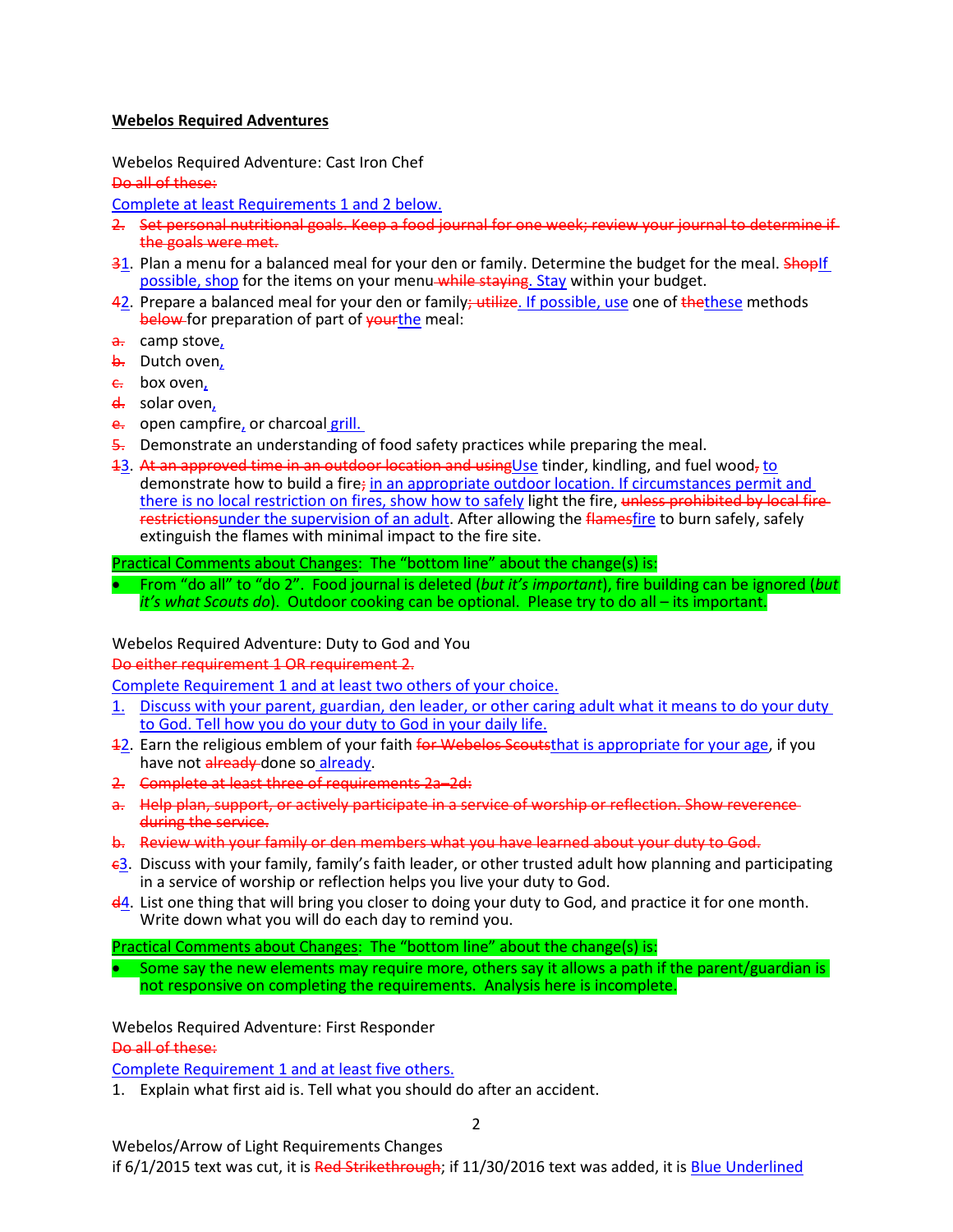- 2. Show what to do for  $t$ he-hurry cases of first aid:
- a. Serious bleeding,
- b. heart attack or sudden cardiac arrest,
- **e.** stopped breathing,
- d. stroke,
- e. poisoning.
- 3. Show how to help a choking victim.
- 4. Show how to treat for shock.
- 5. Demonstrate that you know how to treat at least five of the following:
- $\frac{a}{a}$ . A. Cuts and scratches,
- b. B. Burns and scalds,
- c. C. Sunburn,
- d. D. Blisters on the hand and or foot,
- e. E. Tick bites,
- $f.$  F. Bites and stings of other insects,
- g. G. Venomous snakebitesnakebites,
- h. H. Nosebleed,
- i. I. Frostbite
- 6. Put together a simple home first-aid kit. Explain what you included and how to use each item correctly.
- 7. Create and practice an emergency readiness plan for your home or den meeting place.
- 8. Visit with a first responder or health care professional.

- From "do all 8" to "do 6 of 8", including No. 1. And only 5 of 9 in No. 5 are needed.
- Now, the intent of making two elements optional might be that a Scout misses out on the day of a visit with a first responder … or the day of an emergency readiness plan. The latter is a good thing to do, and the former might well be the most interesting way to deliver the program.
- But the structure creates what many (hopefully including most den leaders and parents) will find to be an unacceptable outcome … as dens and Scouts can ignore serious first aid knowledge, like hurry cases and the list at Number 5. Please cover all of these items so that Scouts are prepared!

Webelos Required Adventure: Stronger, Faster, Higher

# Do all of these:

Complete Requirements 1-3 and at least one other.

- 1. Understand and explain why you should warm up before exercising and cool down afterward. Demonstrate the proper way to warm up and cool down.
- 2. Do these activities and record your results:
- $\frac{a}{a}$  20- yard dash,
- b. vertical jump,
- $\epsilon$ . lifting a 5- pound weight,
- d. push-ups,
- e. curls,
- $f<sub>1</sub>$  jumping rope.
- 3. Make an exercise plan that includes at least three physical activities. Carry out your plan for 30 days, and write down your progress each week.
- 45. With your den, prepare a fitness course or series of games that includes jumping, avoiding obstacles, weight lifting, and running. Time yourself going through the course, and try to improve your time over a two-week period.

Webelos/Arrow of Light Requirements Changes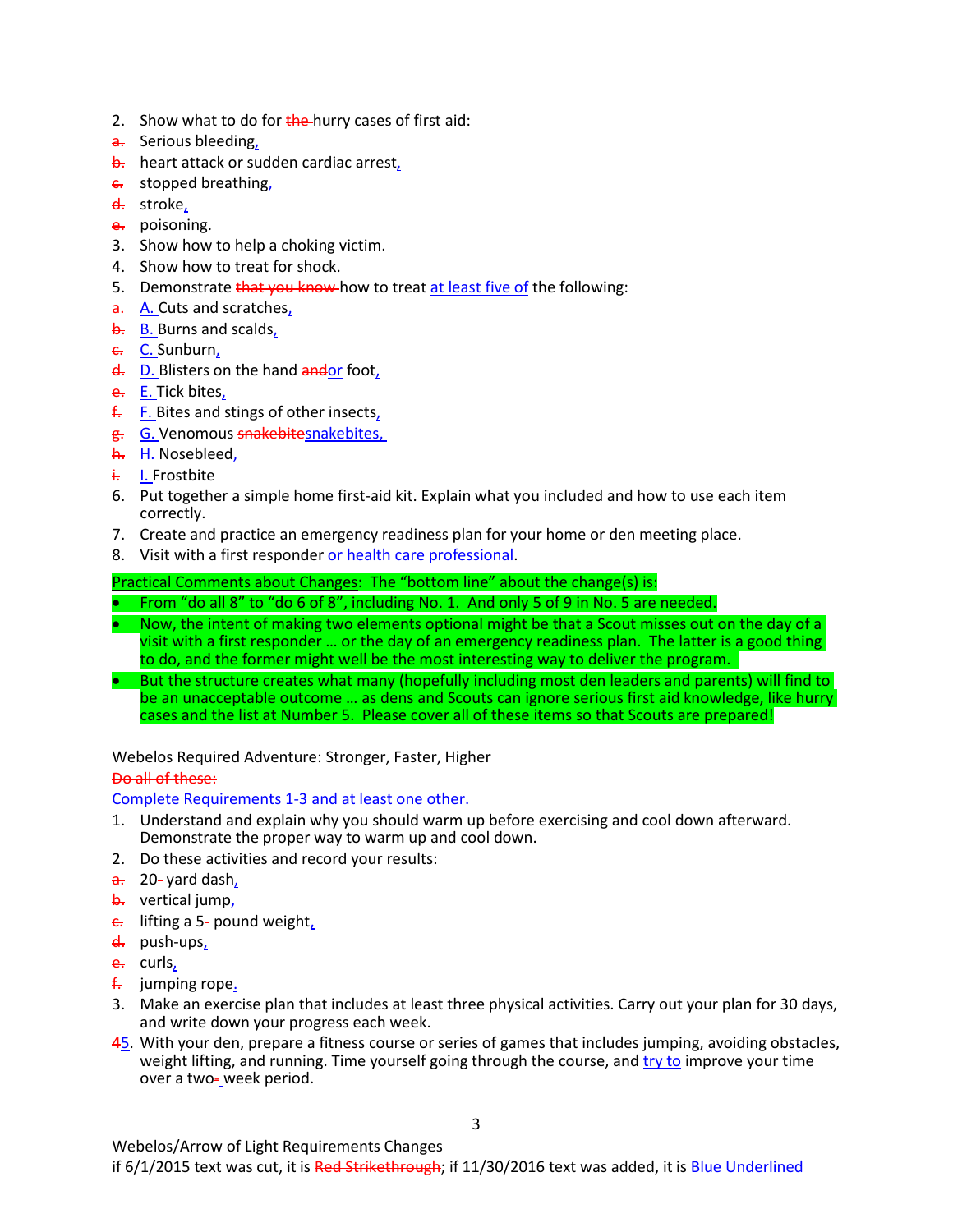- 56. With adult guidance, leadhelp younger Scouts by leading them in a fitness game or games as a gathering activity for a pack or den meeting.
- 64. Try a new sport that you have never tried before.

- From "do all 6" to "do 4 of 6", including 1-3. Nice that leading younger Scouts can be done at any time. But two of the following can be ignored: fitness course (fun, and involves cooperation, planning, leadership), help younger Scouts (leadership, caring) or new sport (brave, plus fun).
- Dens are encouraged to do all of "Stronger, Faster, Higher", not "Stronger, Faster, Higher, *Lesser*".

Webelos Required Adventure: Webelos Walkabout

Do all of these:

Complete Requirements 1-4 and at least one other.

- 1. CreatePlan a hike planor outdoor activity.
- 2. Assemble a hiking first-aidfirst aid kit suitable for your hike or activity.
- 53. Recite the Outdoor Code and the Leave No Trace Principles for Kids from memory. Talk about how you can demonstrate them on your Webelos adventures.
- 64. With your Webelos den or with a family member, hike 3 miles (in the country, if possible).
- .  $4.$  Before your hike, plan and prepare a nutritious lunch or snack. Enjoy it on your hike, and clean up afterward.
- 7. Complete a service project on or near the hike location.
- 35. Describe and identify from photos any poisonous plants and dangerous animals and insects you might encounter on your hike or activity.
- 86. Perform one of the following leadership roles during your hike: trail leader, first-aid-leader, lunchfirst aid leader, or service projectlunch or snack leader.

Practical Comments about Changes: The "bottom line" about the change(s) is:

- From "do all 8" to do less, as "service project" is completely out, and either poisonous plants/dangerous things (important) or leadership (important) can be ignored.
- And since the Scout is on a 3 mile hike already, it is not clear why those can't be covered.

# **Arrow of Light Required Adventures**

Arrow of Light Required Adventure: Building a Better World

Complete Requirements 1-6.

- 1. Explain the history of the United States flag. Show how to properly display the flag in public, and help lead a flag ceremony.
- 2. Learn about and describe your rights and duties as a citizen, and explain what it means to be loyal to your country.
- 3. Discuss in your Webelos den the term "rule of law," and talk about how it applies to you in your everyday life.
- 4. Meet with a government or community leader, and learn about his or her role in your community. Discuss with the leader an important issue facing your community.
- 5. Learn about your family's expenses, and help brainstorm ways to save money. Plan and manage a budget.
- 8. With the assistance of your den leader or parent, participate in an event that would help lead others in recycling and conserving resources.
- 95. Show that you are an active leader by planning an activity for your den without your den leader's help. Ask your den leader for approval first.
- **106.** Do at least one of these:

Webelos/Arrow of Light Requirements Changes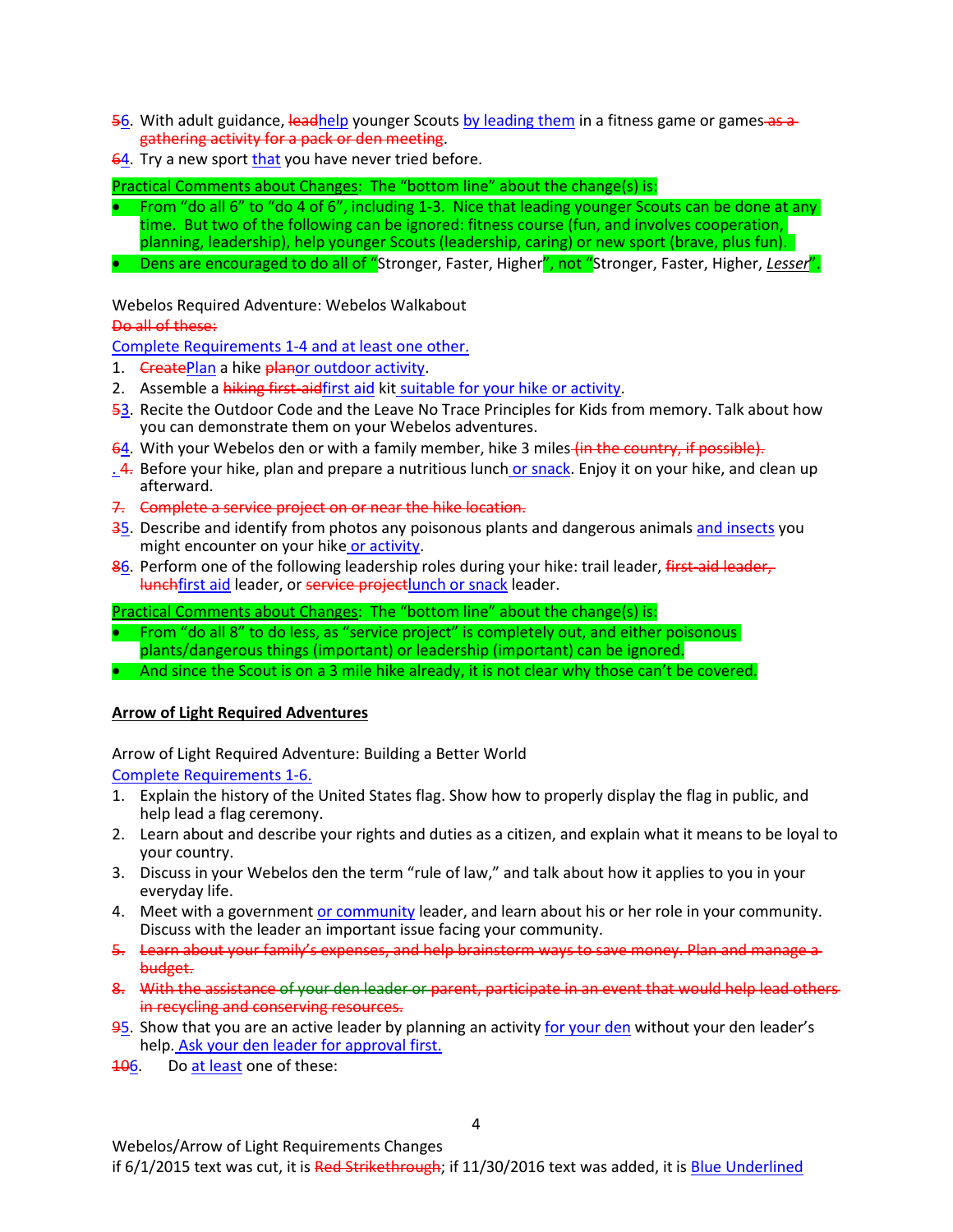- a. Learn about Scouting in another part of the world. With the help of your parent, guardian, or your den leader, pick one country where Scouting exists, and research its Scouting program.
- b. Set up an exhibit at a pack meeting to share information about the World Friendship Fund.
- c. Find a brother Scout unit in another country.
- dc. Under the supervision of your parent, guardian, or den leader, connect with a Scout in another country during an event such as Jamboree on the Air or Jamboree on the Internet or by other means.
- 6c. Learn about energy use in your community and in other parts of ourthe world.
- 7d. Identify one energy problem in your community, and find out what has caused it.

- From "do all 10" to do less, as budget (*an important skill*) and conserving (*citizen/stewardship*) are completely out. Energy issues (*citizen/stewardship*) are made optional.
- You probably think those are important, so … cover them for the benefit of Scouts and families.

Arrow of Light Required Adventure: CamperOutdoorsman

Complete Option A or Option B.

Do all of theseOption A:

- 1. With the help of your den leader or family, plan and participate in conduct a campout. If your chartered organization does not permit Cub Scout camping, you may substitute a family campout or a daylong outdoor activity with your den or pack.
- 2. On arrival at the campout, with your den and den leader or family, determine where to set up your tent. Demonstrate knowledge of what makes a good tent site and what makes a bad one. Set up your tent without help from an adult.
- 3. Once your tents are set up, discuss with your den or family what actions you should take in the case of the following extreme weather events which could require you to evacuate:
- a. Severe rainstorm causing flooding
- b. Severe thunderstorm with lightning or tornadoes
- c. Fire, earthquake, or other disaster that will require evacuation. Discuss what you have done to minimize as much danger as possible.
- 4. On a pack campout, work with your den leader or another adult to plan a campfire program with the other dens. Your campfire program should include an impressive opening, songs, skits, a Cubmaster's minute, and an inspirational closing ceremony.
- 5. Show how to tie a bowline. Explain when this knot should be used and why. Teach it to another Scout who is not a Webelos Scout.
- 6. Go on a geocaching adventure with your den or family. Show how you used a GPS unit or a smartphone with a GPS application to locate a geocache.
- 74. Recite the Outdoor Code and the Leave No Trace Principles for Kids from memory. Talk about how you can demonstrate them while you are working on your Arrow of Light. After one outing, list the things you did to follow the Outdoor Code and Leave No Trace.

Option B:

- 1. With the help of your den leader or family, plan and participate in an outdoor activity.
- 2. Discuss with your den or family what actions you should take in the case of the following extreme weather events:
- a. Severe rainstorm causing flooding
- b. Severe thunderstorm with lightning or tornadoes
- c. Fire, earthquake, or other disaster that will require evacuation. Discuss what you have done to minimize as much danger as possible.
- 3. Show how to tie a bowline. Explain when this knot should be used and why. Teach it to another Scout who is not a Webelos Scout.

Webelos/Arrow of Light Requirements Changes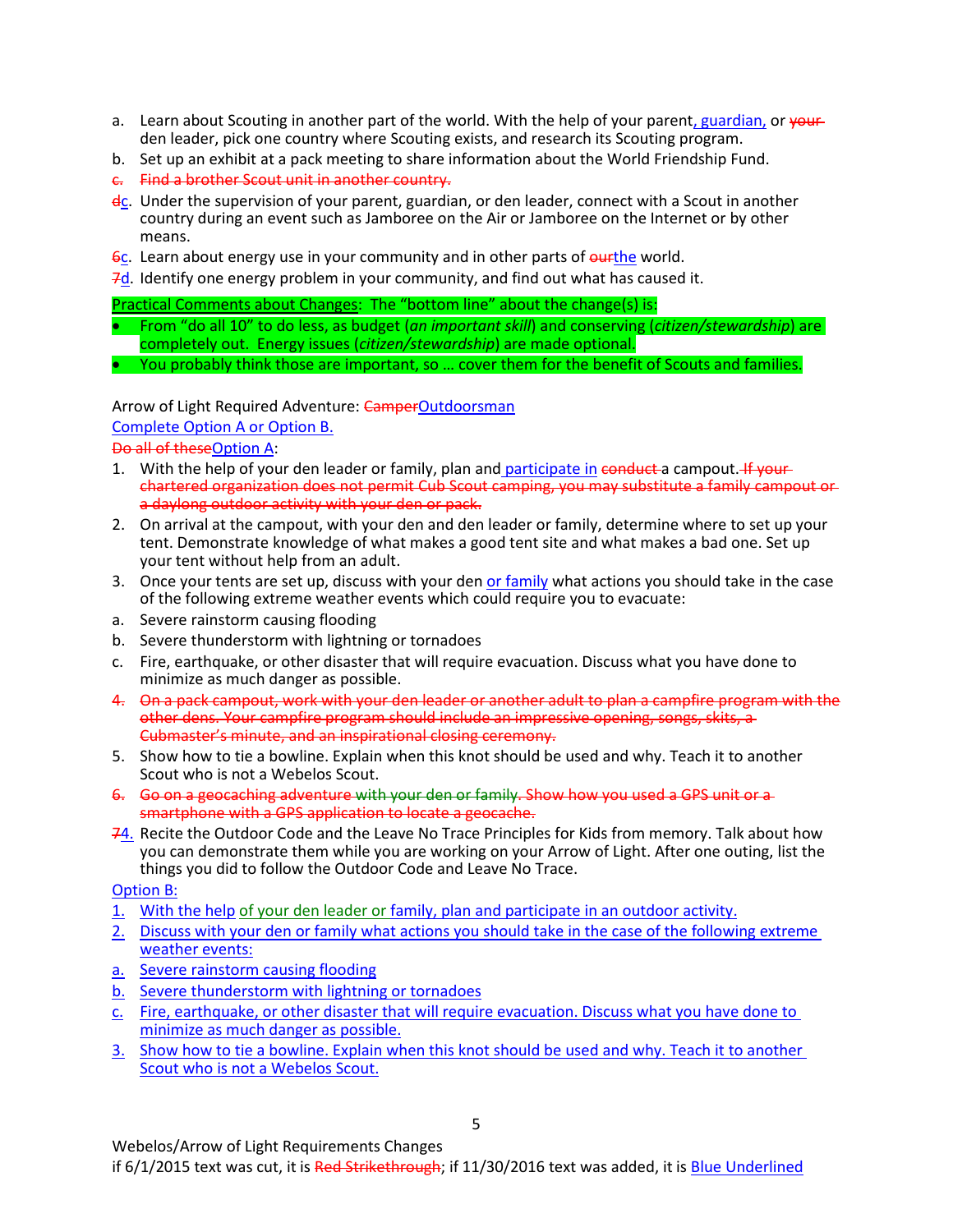4. Recite the Outdoor Code and the Leave No Trace Principles for Kids from memory. Talk about how you can demonstrate them while you are working on your Arrow of Light. After one outing, list the things you did to follow the Outdoor Code and Leave No Trace.

Practical Comments about Changes: The "bottom line" about the change(s) is:

- Biggest change: "plan and conduct a campout" can be just "attend an outdoor activity", and not just if the CO doesn't allow camping. And the outdoor activity need not be "daylong". While resident camp option is substantial (and a positive change), using the lesser "outdoor activity" undermines the Cub Scout experience. *Please don't fail to do camping!* [More comments here](http://www.southfultonscouting.com/node/3564).
- In the camping option, drops from "do all 7" to "do just 1-5". Campfire and gps/geocache elements are dropped completely. This vision (here, and in earlier adventures) of camping without campfire is really sad for Cub Scout Campers.
- Honestly, with everyone (not just COs that don't allow camping) having the just do an "outdoor activity" option, the bottom line is: Sad! And for Arrow of Light, preparing Scouts to camp with a Troop is a goal, and doing it without camping is missing out on the best part of the Scouting program and failing to meet a purpose of Cub Scouting. *Please don't fail to do camping!* Unless your CO won't allow it. Camping is the best way for rich, strong *Scouting* program.

Arrow of Light Required Adventure: Duty to God in Action

Do either requirement 1 OR requirement 2:

Complete Requirements 1 and 2 plus at least two others of your choice.

- 1. Discuss with your parent, guardian, den leader, or other caring adult what it means to do your duty to God. Tell how you do your duty to God in your daily life.
- 2e2. Under the direction of your parent, guardian, or religious or spiritual leader, do an act of service for someone in your family, neighborhood, or community. Talk about your service with your family and your Webelos den leader. Tell your family, den, or den leader how it related to doing your duty to God.
- 13. Earn the religious emblem of your faith for Webelos Scouts that is appropriate for your age, if you have not already done so already.
- 2. Do requirement 2a and any two from requirements 2b–2e:
- $a<sup>4</sup>$ . With your parent, guardian, or religious or spiritual leader, discuss and make a plan to do two things you think will help you better do your duty to God. Do these things for a month.
- **b**5. Discuss with your family how the Scout Oath and Scout Law relate to your beliefs about duty to God.
- $\epsilon$ 6. For at least a month, pray or reverently meditate each day as taught by your family or faith community.
- d. Read at least two accounts of people in history who have done their duty to God. (This can include family members and ancestors.) List their names and how they showed their duty to God.

Practical Comments about Changes: The "bottom line" about the change(s) is:

Some say the new elements may require more, others say it allows a path if the parent/guardian is not responsive on completing the requirements. Analysis here is incomplete.

Arrow of Light Required Adventure: Scouting Adventure

Practical Comment about Changes: Describe First Class Badge and repeat Pledge of Allegiance are optional, and Outdoor Code is eliminated. Troop meeting visit can be without the den. Good!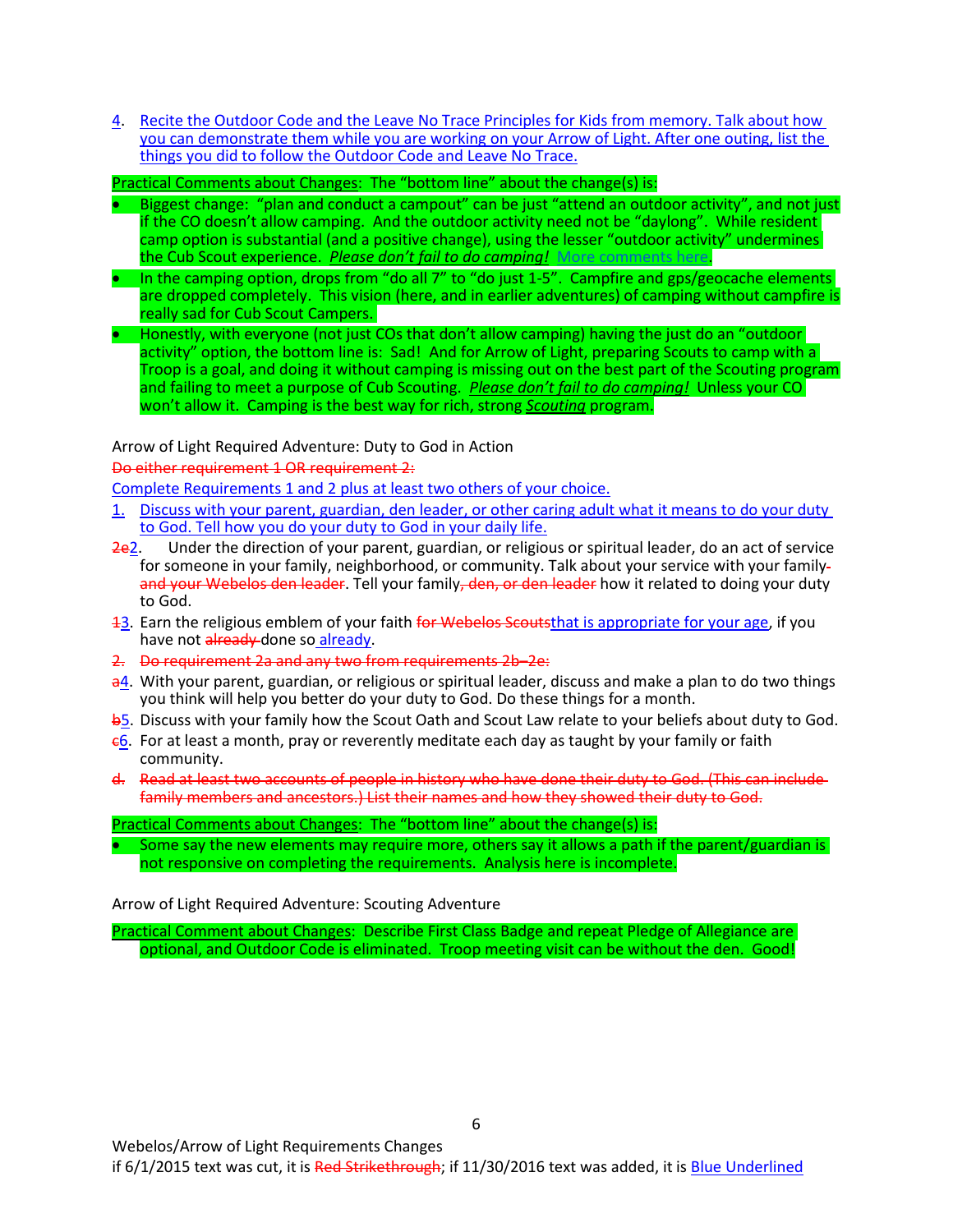# **Webelos/Arrow of Light Elective Adventures**

Webelos/AOL Elective Adventure: Adventures in Science

Practical Comment about Changes: Mostly just wording changes, compared to others. But if you do the "Study the night sky" option, and do the six hours over several nights, make them different hours (e.g., the night sky at 6:00 pm and again at midnight).

Webelos/AOL Elective Adventure: Aquanaut

Practical Comments about Changes: Drops "Recognize the purpose and the three classifications of swimming ability groups in Scouting", and some wording changes of little substance.

Webelos/AOL Elective Adventure: Art Explosion

Practical Comments about Changes: Drops options for portfolio or art show. NOTE: the "original" announced version of this eliminated 3h and 3i and 4. In December, 2016, those were restored … but making 4 completely optional … though if you've done art, 4 is a super easy and fun element.

Webelos/AOL Elective Adventure: Aware and Care

Practical Comment about Changes: Really just wording changes.

Webelos/AOL Elective Adventure: Build It

Practical Comment about Changes: Really just wording changes.

Webelos/AOL Elective Adventure: Build My Own Hero

Do all of these:

Complete Requirements 1-3 plus at least one other.

- 1. Discover what it means to be a hero. Invite a local hero to meet with your den.
- 2. Hetatify Describe how citizens can be heroes in their communities.
- 3. Recognize a hero in your community by presenting him or her with a "My Hero Award."
- 4. Learn about a real-life hero from another part of the world who has helped make the world a better place.
- 5. Learn about a Scout hero.
- 6. Create your own superhero.

Practical Comments about Changes: The "bottom line" about the change(s) is:

• From "do all 6" to "do 4 of 6", including 1-3. So only one need be done of real hero elsewhere, Scout hero, or your own superhero (fun!).

Webelos/AOL Elective Adventure: CastawayGetawayCastaway (name restored sometime in December) Complete Requirements 1 and 2.

- 1. Do two of these: Complete a. and your choice of b. or c.
- ab. With the help of an adult, demonstrate one way to light a fire without using matches.
- ba. On a campout or outdoor activity with your den or family, cook two different recipes that do not require pots and pans. If your chartered organization does not permit Cub Scout camping, you may substitute a family campout or a daylong outdoor activity with your den or pack.
- c. Using tree limbs or branches that have already fallen or been cut, build a shelter that will protect you overnight.
- 2. Do ALL of these: all of the following.

Webelos/Arrow of Light Requirements Changes if 6/1/2015 text was cut, it is Red Strikethrough; if 11/30/2016 text was added, it is Blue Underlined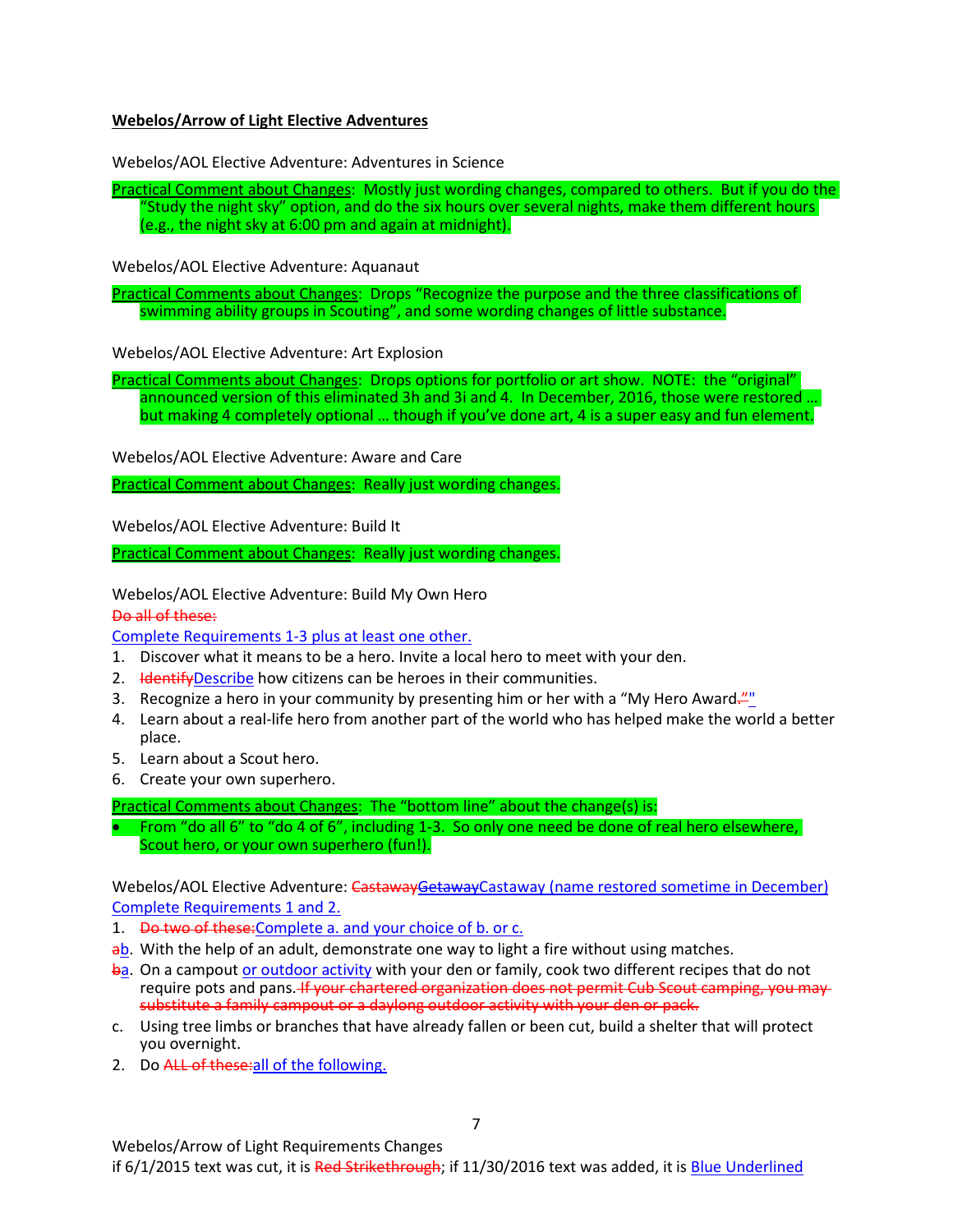- a. Learn what items should be in an outdoor survival kit that you can carry in a small bag or box in a day pack. Assemble your own small survival kit, and explain to your den leader why the items you chose are important for survival.
- b. Show you can live "off the grid" by minimizing your use of electricity for one week. Keep a log of what you did. Discuss with your den members how you adjusted to this lifestyle.
- c. With your den, invent a game that can be played without using electricity and using minimal equipment or simple items.
- d. Name your game, write down the rules once you have decided on them, then play the game at two different den meetings or outings.
- e. Teach your game to the members of your pack or other Scouts.
- $f_{\rm b}$ . With your den, demonstrate two ways to treat drinking water to remove impurities.
- gc. Discuss what to do if you become lost in the woods. Tell what the letters "S-T-O-P-S-T-O-P" stand for. Tell what the universal emergency signal is. Describe three ways to signal for help. Demonstrate one of them. Describe what you can do vou do to help rescuers find you.
- hd. Make a list of four qualities you think a leader should have in an emergency and why they are important to have. Pick two of them, and act them out for your den. Describe how each relates to a point of the Scout Law. Describe how working on this adventure gave you a better understanding of the Boy Scout motto.

- Camping not required can be just an "outdoor activity".
- Eliminated are "off the grid" (technically, emergence prep, plus earth stewardship), and game without electricity (with cooperation, creativity, leadership). Oh, do it all!

#### Webelos/AOL Elective Adventure: Earth Rocks!

Practical Comments about Changes: Drops the requirement of outing or visit (7) and for geology in action (8). Eliminates some wording.

Webelos/AOL Elective Adventure: Engineer

Do all of these:

Complete at least Requirements 1 and 2. Requirements 3 and 4 are optional.

- 1. Pick one type of engineer. With the help of the Internet, your local library, or a local an engineer  $\frac{1}{2}$ may know or locate, discover and record in your book three things that describe what that engineer does. (Be sure to have To use the Internet, be sure that you have a current Cyber Chip or that you have permission from your Webelos den leader, parent, or guardian's permission to use the Internetguardian.) Share your findings with your Webelos den.
- 2. Learn to follow engineering design principles by doing the following:
- a. Examine a set of blueprints or specifications. Using these as a model, constructprepare your own set of blueprints or plansspecifications to design a project.
- b. Using the blueprints or plansspecifications from your own design, construct complete your project. Your project may be something useful or something fun.
- c. Share your project with vour Webelos den and your pack by displaying the project at aothers at a den or pack meeting.
- 3. Explore other fields of engineering and how they have helped form our past, present, and future.
- 4. Pick and do two projects using the engineering skills you have learned. Share your projects with your den, and also exhibit them at a pack meeting.

Practical Comments about Changes: The "bottom line" about the change(s) is: • From "do all 4" to "do 2", since 3 and 4 can be ignored. At least No. 2 has a "do" project.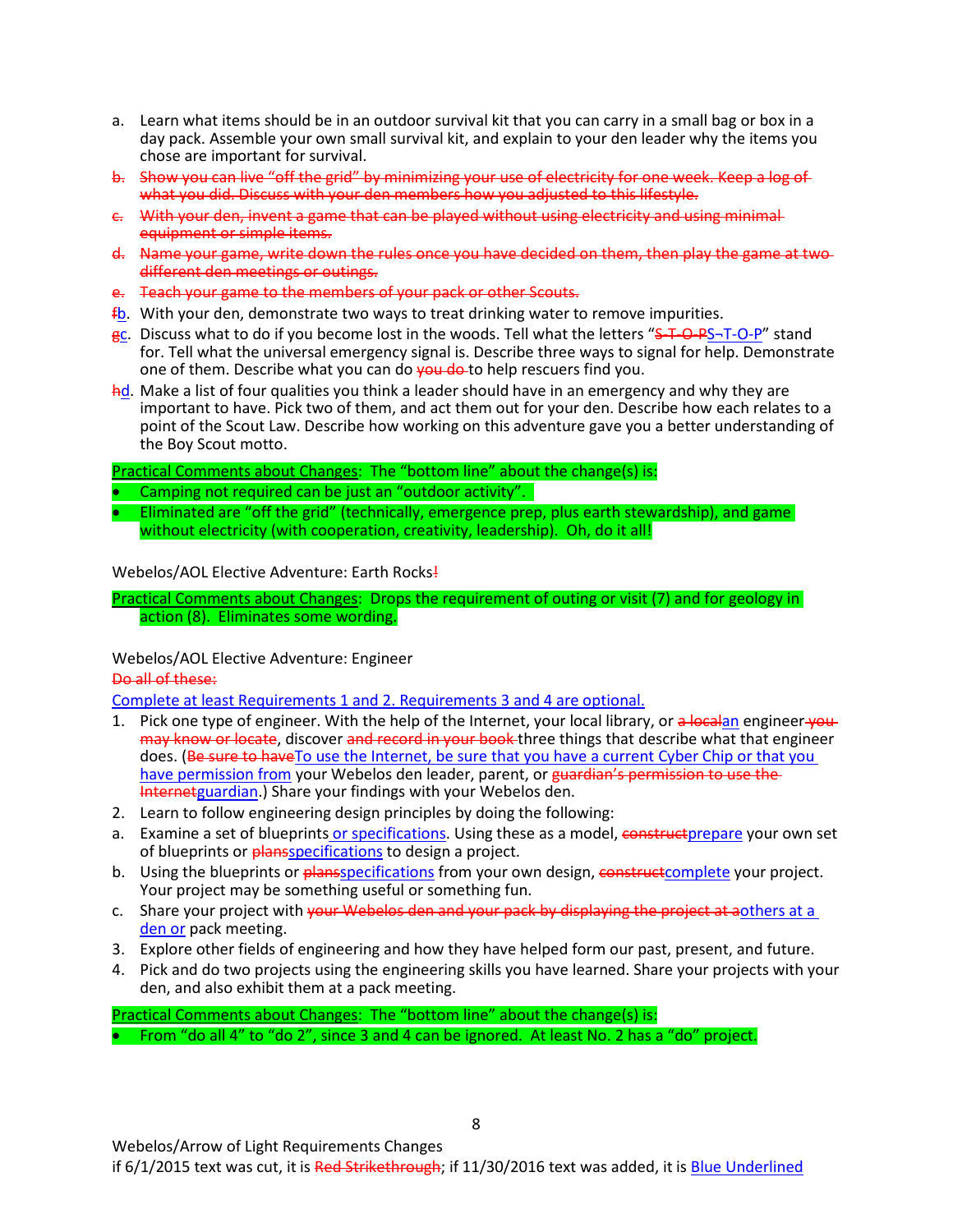Webelos/AOL Elective Adventure: Fix It

Practical Comment about Changes: Really just wording changes.

Webelos/AOL Elective Adventure: Game Design

Practical Comment about Changes: Really just wording changes.

Webelos/AOL Elective Adventure: Into the Wild

Practical Comment about Changes: Really just wording changes.

Webelos/AOL Elective Adventure: Into the Woods Do all of these:

Complete at least Requirements 1-4 and one other.

- 1. Identify two different groups of trees and the parts of a tree.
- 2. Identify sixfour trees common to the area where you live. Tell whether they are native to your area. Tell how both wildlife and humans use them.
- 3. Identify sixfour plants common to the area where you live. Tell which animals use them and for what purpose.
- 54. Develop a plan to care for and then plant at least one plant or tree, either indoors in a pot or outdoors. Tell how this plant or tree helps the environment in which it is planted and what the plant or tree will be used for.
- 46. Visit a nature center, nursery, tree farm, or park, and speak with someone knowledgeable about trees and plants that are native to your area. Explain how plants and trees are important to our ecosystem and how they improve our environment.
- 65. Make a list of items in your home that are made from wood and share it with your den. OR: With your den, take a walk and identify useful things made from wood.
- 76. Explain how the growth rings of a tree trunk tell its life story. Describe different types of tree bark and explain what the bark does for the tree.

Practical Comments about Changes: The "bottom line" about the change(s) is:

• From "do all 7" to "do 5 of 7", including 1-4, and total trees/plants identified drops from 6 to 4 each. Probably this means not doing the visit or tree trunk/tree bark elements.

Webelos/AOL Elective Adventure: Looking Back, Looking Forward

Practical Comment about Changes: Just wording changes.

#### Webelos/AOL Elective Adventure: Maestro!

Complete Requirements 1 and 2.

- 1. Do a or b:
- a. Attend a live musical performance.
- b. Visit a facility that uses a sound mixer, and learn how it is used.
- 2. Do two of the following:
- a. Make a musical instrument. Play it for your family, den, or pack.
- b. Form a "band" with your den. Each member creates his own homemade musical instrument. Perform for your pack at a pack meeting.
- c. Play two tunes on any band or orchestra instrument.
- 3. Do two of the following:
- ad. Teach your den the words and melody of a song. Perform the song with your den at your den or pack meeting.
- be. Create original words for a song. Perform it at your den or pack meeting.

9

Webelos/Arrow of Light Requirements Changes if 6/1/2015 text was cut, it is Red Strikethrough; if 11/30/2016 text was added, it is Blue Underlined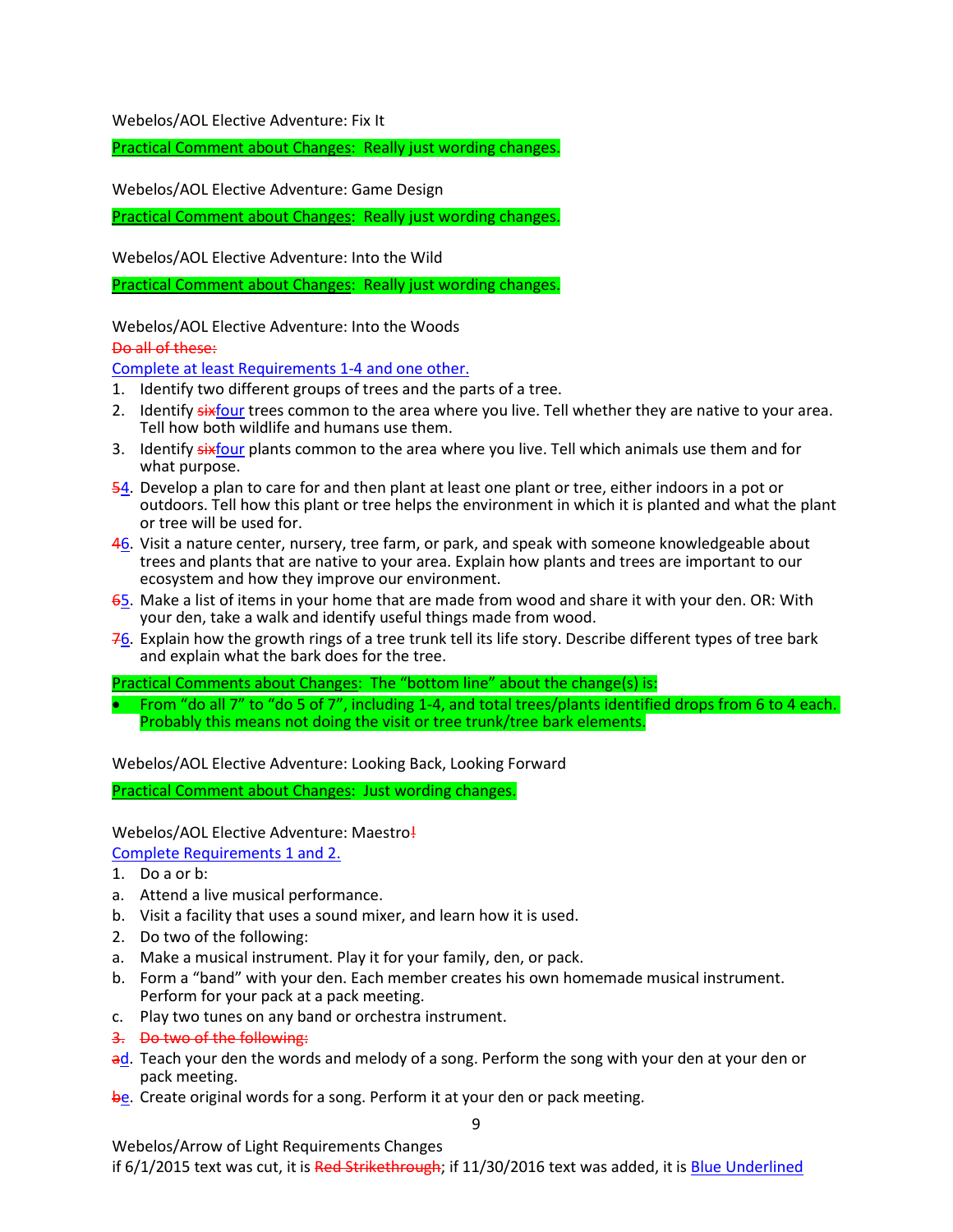- $\epsilon$ . Collaborate with your den to compose a den theme song. Perform it at your pack meeting.
- $\frac{dg}{dx}$ . Write a song with words and music that expresses your feelings about an issue, a person, something you are learning, a point of the Scout Law, etc. Perform it at your den or pack meeting, alone or with a group.
- eh. Perform a musical number by yourself or with your Webelos den in front of an audience.

Practical Comments about Changes: The "bottom line" about the change(s) is: • From "do 5 of 10" to "do 3 of 10".

Webelos/AOL Elective Adventure: Moviemaking

Practical Comment about Changes: Just wording changes.

Webelos/AOL Elective Adventure: Project Family

Do 1 through 5, then choose two of 6 through 8:

Complete the following Requirements.

- 1. Interview a grandparent, another family elder, or a family friend about what life was like when he or she was growing up. Share his or her story with another family member.
- 2. Talk with With members of your family about or a family friend, discuss some of your family namenames, history, traditions, and culture. Do one of the following:
- a. Create a family tree of three generations, or make.
- b. Make a poster or Web page that shows the originsplaces that some of your ancestorsfamily members came from.
- Or choosee. Choose a special celebration or holiday that some of your family participatesmembers participate in, and create either a poster, picture, or photo slideshow of it.
- Share this project with your den.
- 3. Show your understanding of your duty to family by creating a chart listing the jobs that you and other family members have at home. Choose three of the jobs you are responsible for, and chart them for two weeks.
- 4. Select ONE of the jobs belowa job that belongs to another family member, and help that person complete it.

. Some examples would be to create a grocery shopping list for the week, to take out trash for a week, to do the laundry for your family one time, to a. Create a grocery shopping list for the week.

- b. Complete the laundry for your family one time.
- e. Help-prepare meals for your family for one day, or to complete some yard work.
- 65. With the help of an adult, inspect your home and its surroundings. Make a list of hazards or security problems you find. Correct one problem you found, and tell what you did.
- 6. Complete one of the following:
- 7a. Hold a family meeting to plan an exciting family activity. The activity could include:
- a.• A family reunion
- **b.•** A family night
- $\epsilon$  A family outing
- 8. Have your family event. Afterward, tell your parent or guardian what you liked best about the event.
- 5b. Create a list of community service or conservation projects that you and your family can do together, and present it to your family. Select one project, plan it, and complete it with members of your family.

Practical Comments about Changes: The "bottom line" about the change(s) is: • Multiple rewordings, home inspection is now mandatory, service project now optional.

Webelos/Arrow of Light Requirements Changes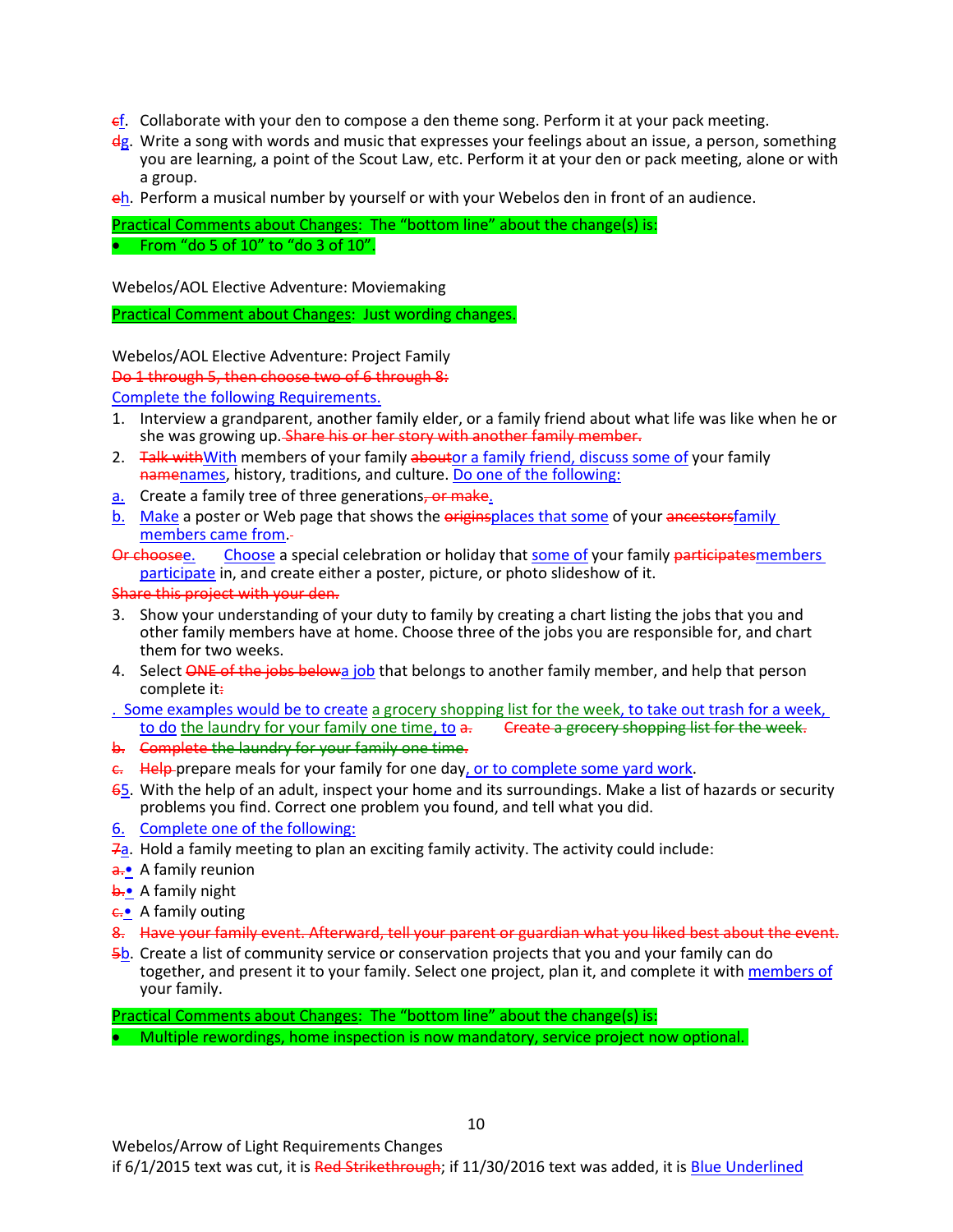Webelos/AOL Elective Adventure: Sportsman

Practical Comments about Changes: Drops from two individual sports and two team sports, to just two sports, either individual or team. Otherwise, wording.